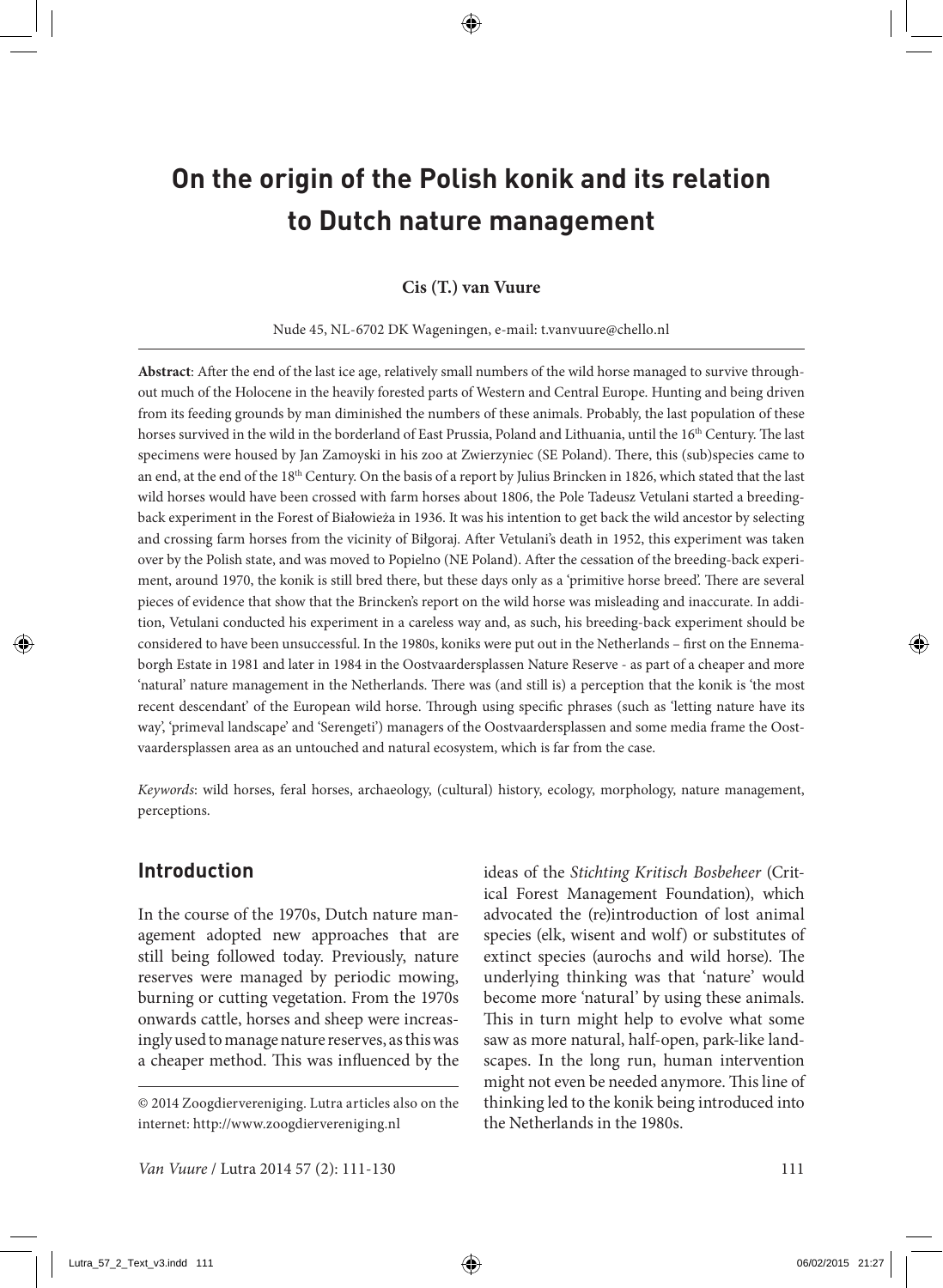

Figure 1. Images of wild horses, from the former steppes of south-east Europe. The left hand one was carved out of bone and dates from the 5<sup>th</sup> millennium BCE (Kvalynsk culture) (Kuzmina 2003). The right hand one dates from the 4<sup>th</sup> millennium BCE (Maikop culture). It was engraved on a silver beaker and forms a part of a hunting scene, together with several other game animals (Anthony 2007).

Personal doubts on the part of the author of this article, about the status of the konik as being the most recent descendant of the European wild horse, were the initial underlying reason for the study on which this paper is based. In spite of what was claimed, koniks show nearly no striking characteristics of the wild horse, as regards coat colour, mane form, etc. Later, the research was stimulated and further expanded as a result of the commotion over the mass winter starvations of large herbivores in the Oostvaardersplassen area (Province of Flevoland, between the towns of Almere and Lelystad), that have occurred since 2003. The research concerns the history of the European wild horse, the origin of the Polish konik, and its current use in modern day nature management, and perceptions about these horses.

#### **Methods**

The research on which this article is based was done as a PhD thesis at the Vrije Universiteit in Amsterdam and was mainly based on literature reviews and other sources (bones, interviews, field visits). The study draws on historical (archaeological and cultural-historical data), biological (animal morphology, ecology, DNA) and philological data. To access this material, libraries and archives in the Netherlands, Germany and Poland were visited. In addition, field data was gathered from field visits to nature reserves, including the Oostvaardersplassen Nature Reserve, the primeval forest of Rothwald (Austria) and the Vltava flood plains (Czech Republic) to find data on natural processes, and the Sieraków Stud Farm (Poland) to learn more about the ins and outs of konik breeding.

## **Results**

### **The Holocene horse of Western and Central Europe**

During the last ice age, a wide steppe belt extended from Ireland through Europe and Asia as far as North America, mainly consisting of grassland. About 12,000 years ago, the climate changed drastically. Under the influence of increased precipitation and higher temperatures, in Western and Central Europe this steppe belt turned into a mostly forested area (Guthrie 1990, Mitchell 2005, Mol et al. 2006). Large herbivores were not able to prevent this forest growth (see van Vuure 2005 and the references in note 3). Horses were very common on the steppes; there they had plenty of room and grass at their disposal. From the Miocene onwards, the horses developed several bodily adaptations, concerning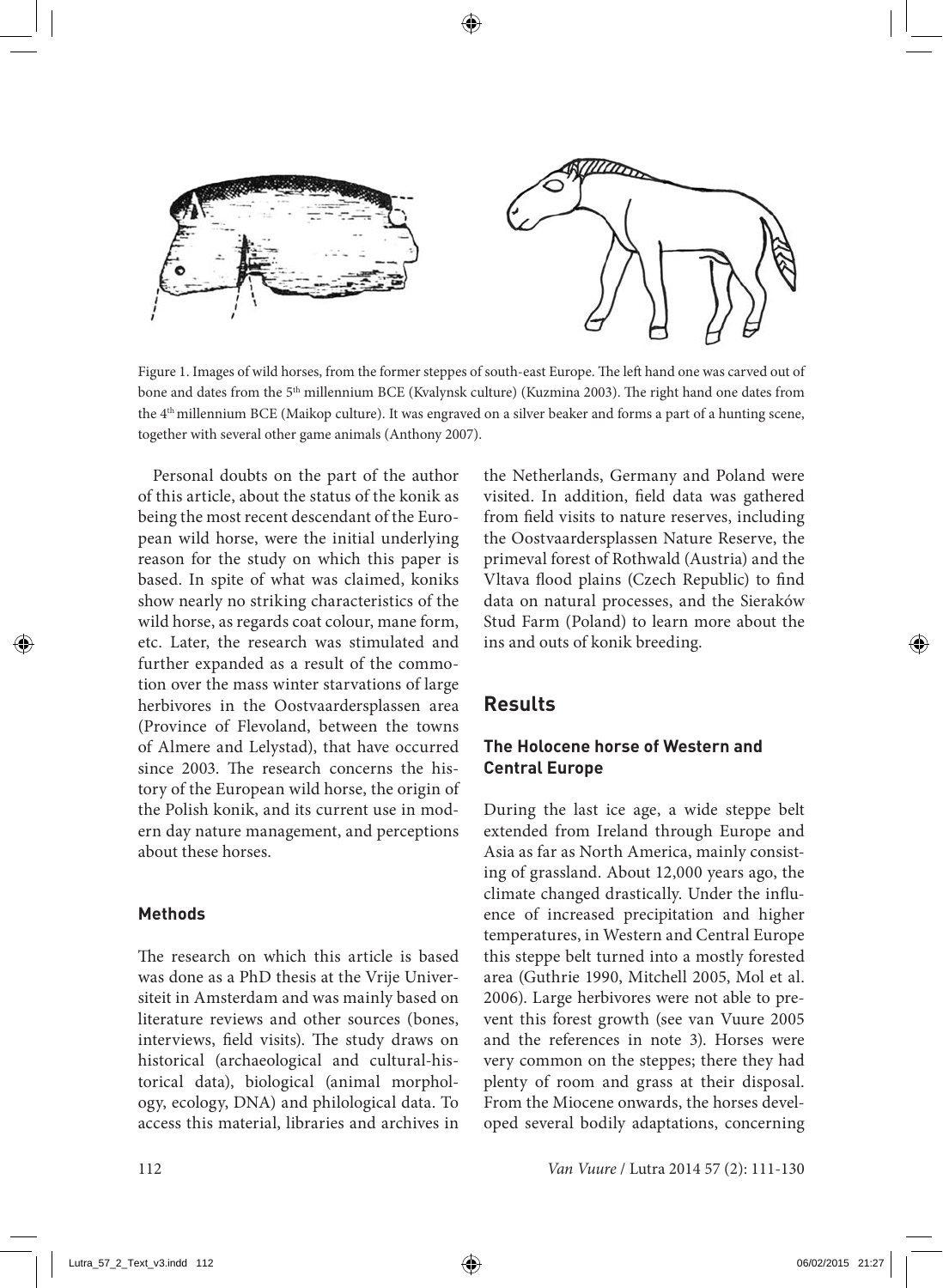

Figure 2. The shaded part shows the probable distribution area of the wild horse in Western and Central Europe during the Holocene. This horse died out in southern Sweden and England halfway through the Holocene. It was probably absent from Italy and the Southern Balkans during this time, given the lack of bone finds there (from van Vuure, in press). The former Holocene distribution area of the wild horse in Eastern Europe and Asia is not well known. 1. Dereivka 2. Botai.  $\sum$  Distribution area of the Przewalski's horse, during the 19<sup>th</sup> and 20<sup>th</sup> Centuries.

locomotion (limb and muscle constructions), dentition and energy management, that enabled them to better cope with grassy vegetation and predators (Franzen 2010). After the climate changed and forests grew in Western and Central Europe, the horses found themselves in a much less suitable habitat. In North America, the wild horse died out, but in Europe it managed to survive. During the Holocene, in the steppes of Southeastern Europe (e.g. Ukraine) and Central Asia, wild horses survived for a long time in large numbers. The archaeological sites of Dereivka (Ukraine) and Botai (Kazakhstan) (see figure 2), show that wild horses constituted 70-80% of the animals caught by man, at this time (Levine 1999, Anthony 2007). The Przewalski's horse is the remnant of these former large horse populations. About 3500 BCE, the horse was domesticated in the steppe areas of Ukraine and Kazachstan (Outram et al. 2009).

After the transition to the Holocene, the numbers of wild horses<sup>1</sup> in Western and Central Europe drastically decreased. Judging from the limited number of sites and bones of this horse, it must have become a relatively rare animal by then (Clason 1986, Uerpmann 1990, Benecke 1993, 2006, Döhle 1999, Lõugas 2006, Sommer et al. 2011, Bendrey 2012). Wild horse generally constituted less than 5% of human catches; very often it was lacking. For red deer (*Cervus elaphus*) the opposite holds: during the last ice age it was rare, but during the Holocene it became very common (Zeiler & Kooistra 1998, Hüster-Plogmann et al. 1999, Lauwerier et al. 2004, Louwe Kooijmans 2013). The many thousands of retrieved bones of red deer from the Holocene contrast sharply with the few wild-horse bones. We also know that wild horses, if available, have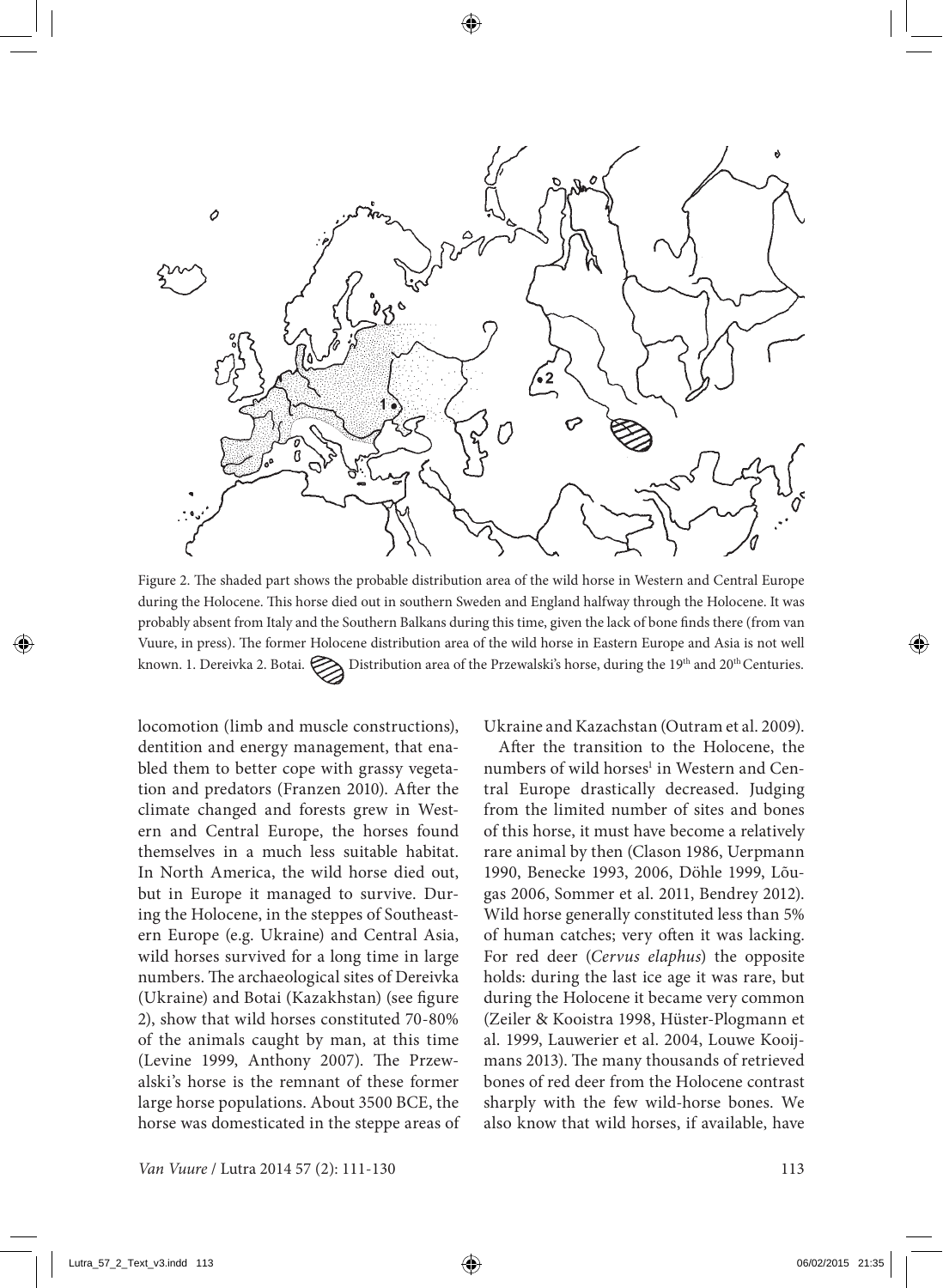always been a sought-after catch (Mager 1941, Levine 1999, Anthony 2007). In the Netherlands too, some Holocene sites such as Hoge Vaart, Swifterbant, Hekelingen and Schokland provide bones of wild horse (Modderman 1953, Clason 1986, Gehasse 1995, Laarman 2001). In the predominantly forested habitat of Western and Central Europe<sup>2</sup>, the wild horse was apparently able to find just sufficient opportunities to survive. In the forest itself, there must have been too little grass available for them to feed on. The only areas that probably were suitable for horses to live in, were marshy areas, where trees could not grow (van Vuure, in press). These would have been the grass and sedge marshes along rivers and at lakes and coasts. The bodily adaptations that were required to live in small, scattered grassy habitats in a large wooded area, would have included a reduction in body size and an adaptation of the coat colour (van Vuure, in press). A (relative) broadening of the hooves also appears to have been an adjustment to life on soft soils. This latter adjustment arose at the transition from the Pleistocene to the Holocene (Kuzmina 1997, Baales 2002, Bignon & Eisenmann 2006, Van Asperen 2010, Boeskorov et al. 2014). As far as it can be currently ascertained, the wild horse of Western and Central Europe was relatively small, with a shoulder height of 120 -130 cm. It had a dun to dark brown coat colour, with a very dark dorsal stripe on the back. The short erect mane was also a very dark colour.

As man hunted the wild horse and brought land into cultivation, wild horse numbers decreased. Because it is difficult to distinguish bones of the wild horse from bones of the domestic horse, it is difficult to ascertain how quick this decline was, and to what extent in which areas. Mentions of 'wild horses' have been handed down to us from both classical antiquity and the Middle Ages. It is often difficult to make out whether these concerned originally wild horses or feral domestic ones. However, one area in Europe stood out in terms of number and nature of the mentions of 'wild horses' (van Vuure, in press). This was the area of the Great Wilderness. This wilderness area of forests and marshes, hardly influenced by man, was largely situated in former East Prussia, and partly in neighbouring Poland and Lithuania (figure 3). Wild horse probably still existed there from the late 13<sup>th</sup> to the early 16th Centuries (Mager 1960). The descriptions of the horses living there in the wild, of their physical appearance (body size, coat colour), their nature (ability to be tamed, shyness), and the way man regarded and treated them (they were sought-after by the nobility for their private zoos, but regarded as useless for production), might be considered as valid arguments to believe that this really was the last population of wild horses of Central Europe. Alongside the wild horse, aurochs (*Bos primigenius*), wisent (*Bison bonasus*), elk (*Alces alces*) and wolverines (*Gulo gulo*) also held out for a relatively long time in the Great Wilderness. At the end of the 16<sup>th</sup> Century, mentions of the wild horse in the wild abruptly ceased. From that time on, (reliable) mentions of the wild horse have been connected with Jan Zamoyski, an influential Polish count, and his family. In the late  $16<sup>th</sup>$ Century, Jan Zamoyski founded a large and prestigious zoo and wildlife park near the village of Zwierzyniec, in SE Poland (see figure 3). Mentions and descriptions of wild horses in this zoo have been handed down from the late 18th Century. Hacquet (1794), who visited this zoo, mentioned that the last wild horses were either shot there, or found their end in the wild-animals theatre (*Hetztheater*) in Lemberg (now Lviv, Ukraine). Descriptions of 'wild horses' in the Russian steppes were recorded well into the 19<sup>th</sup> Century, but there are large doubts about their reliability (van Vuure, in press).

#### **The origin of the Polish konik**

An important influence on current thinking on the European wild horse is the book pub-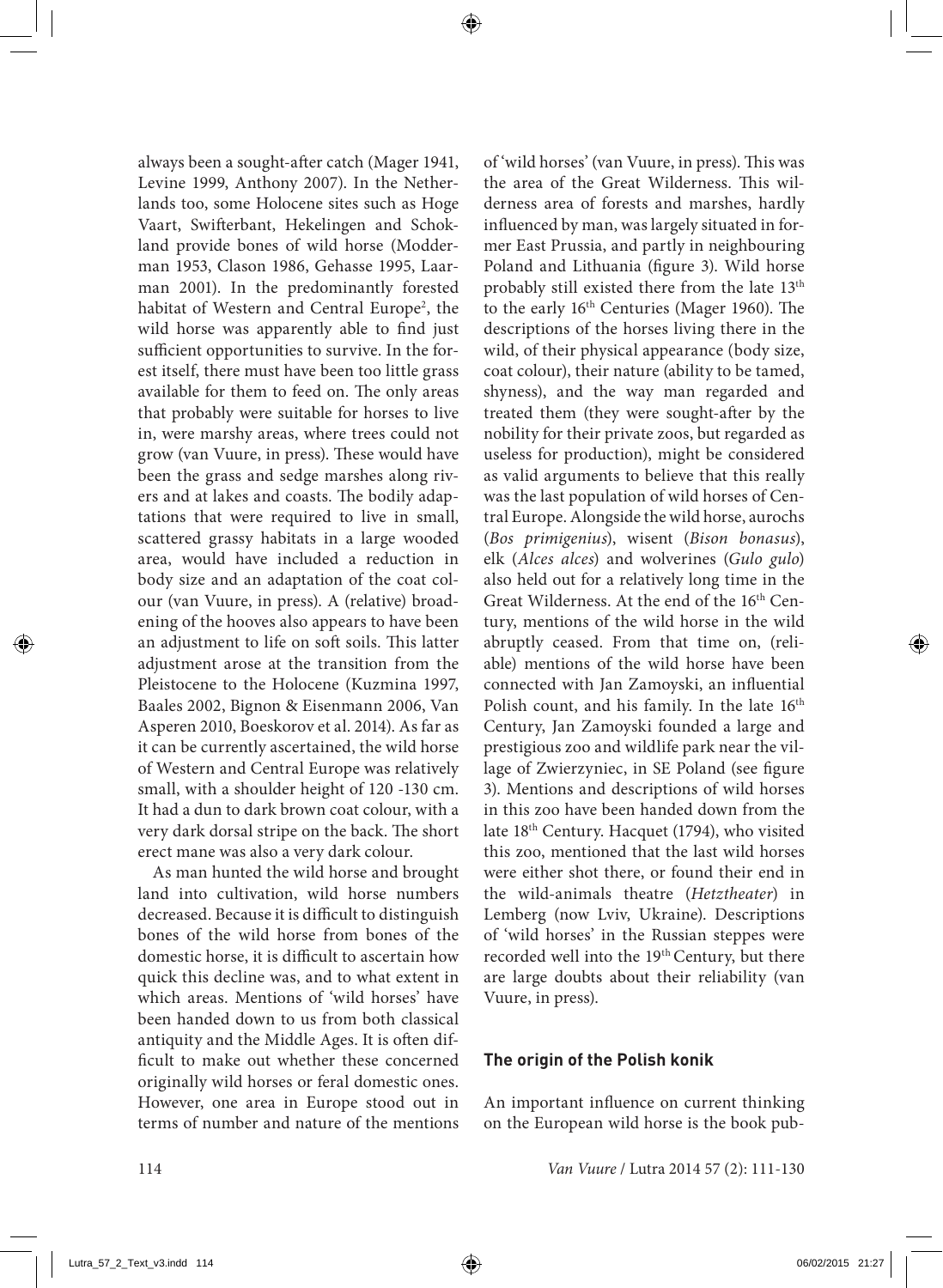

Figure 3. Map of East Prussia (capital: Königsberg) and a part of Poland and Lithuania, in the 16<sup>th</sup> Century, showing the supposed last living area of the wild horse of Central Europe, the Forest of Białowieża and the village of Zwierzyniec.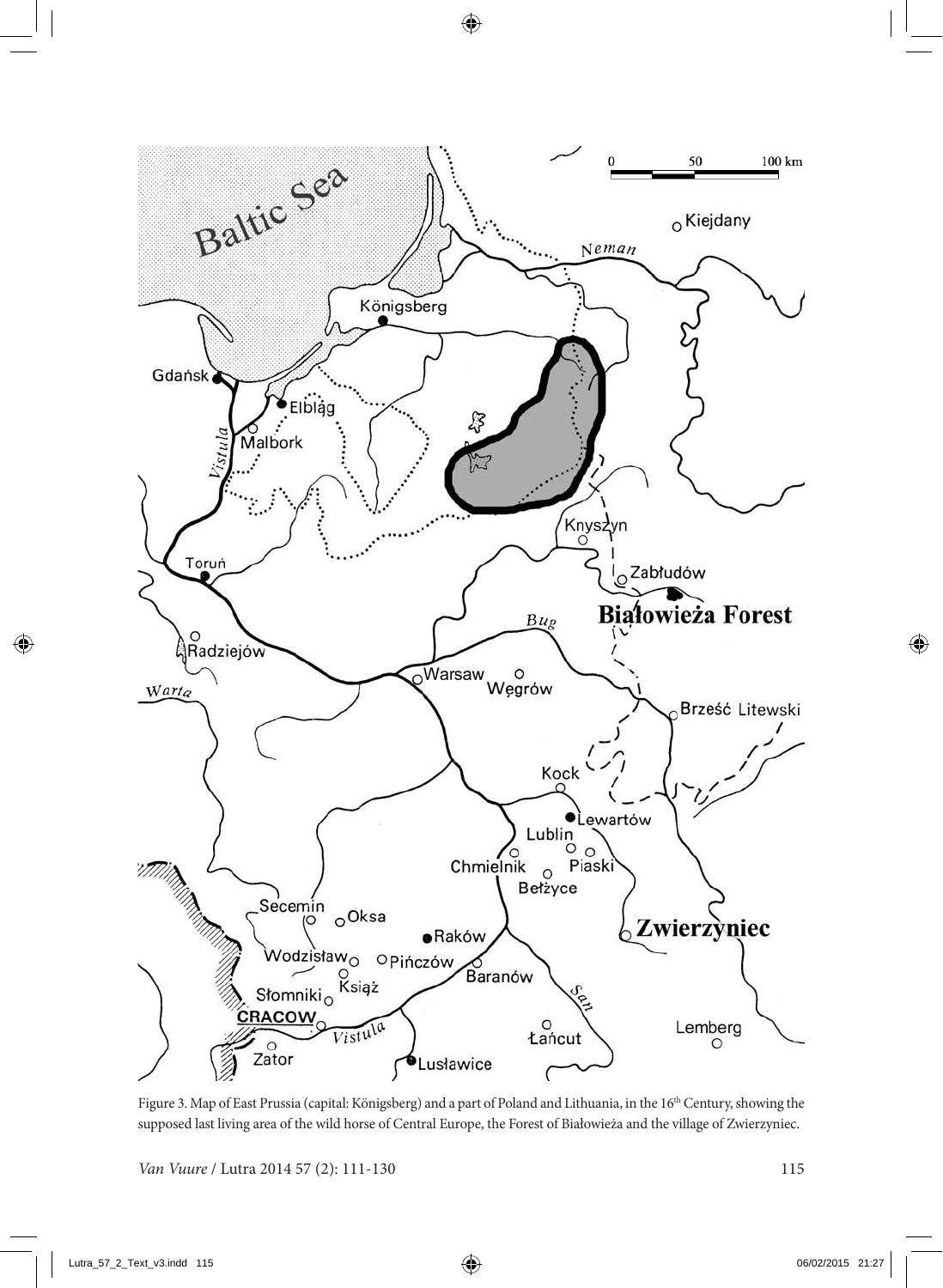lished by the German forester Julius Brincken in 1826, in which Brincken described the flora and fauna of the Białowieża Forest, a large primeval forest situated on the border between Poland and Belarus (see figure 3), and also paid attention to the lost wild horse. The descriptions he gave of this animal and its disappearance continue to be central to the 20th Century perceptions about this horse and the Polish konik, bred halfway through that century. Brincken wrote that the Białowieża Forest had formed the last living area of the wild horse. During the late 1780s, the last wild horses would have been captured there and transported to the zoo of the Zamoyski family. About 1806, he claimed that they were distributed among local farmers, who then crossed them with their own horses. According to Brincken, in his time 'these wild horses would be still recognisable among the horses of the farmers'. However, Brincken did not state well what these horses looked like, nor where he got his information from (which is a common shortcoming of Brincken's style of researching and reporting).

Some years after the publication of Brincken's book, considerable criticisms were made of it by contemporary local scientists (see Daszkiewicz et al. 2004). According to these critics, Brincken was often very inaccurate in collecting and checking data about plant and animal species. The book was "teeming with errors, inaccuracies and fabrications" (Daszkiewicz et al. 2004, p. 25). For instance, Brincken mentioned the occurrence of *Tilia platyphyllos, Acer pseudoplatanus, A. campestre, Alnus incana, Sambucus nigra, Populus alba*, *Prunus spinosa* and *Crataegus oxyacantha,* tree species that - according to contemporary and current experts (Daszkiewicz et al. 2004, Błoński et al. 1888, Faliński 1986) - did not grow in that forest. As for animals, Brincken mentioned the occurrence of the Russian flying squirrel (*Pteromys volans*), three different 'species' of brown bear (*Ursus arctos*) (a large, nearly black bear, a medium-sized brown one and a silver coloured small one), wolverines (*Gulo gulo*), two different 'species' of red squirrel (*Sciurus vulgaris*) (a white one and a gold coloured one) and steppe polecat (*Mustela eversmanii*); certainly not all of which occurred there at that time. In addition, he gave several incorrect data on wisent (European bison) numbers, and on local geography and history. These are just a few of Bricken's many errors. However, the criticisms, expressed by experts like S.B. Górski, F.P.S. Jarocki and E. De Ronca, were soon forgotten. Later, various authoritative writers, especially from abroad, referred to Brincken's book as a reliable source of knowledge about the Białowieża Forest. In the 20<sup>th</sup> Century, Brincken's version of the physical appearance and the disappearance of the last wild horses began to play an influential role in the debate on whether descendants of the last wild horses actually still existed. The next step in this development was a research, by Grabowski & Schuch in 1921, done on farm horses (called 'koniki') in the vicinity of the village of Biłgoraj, about 20 km west of Zwierzyniec. Their research described the local farm horses and how they were linked to the last wild horses from the Forest of Białowieża. This research motivated Tadeusz Vetulani, an animal breeder, to start his own research on farm horses near Biłgoraj.

Vetulani carried out his research on the koniks of Biłgoraj in the course of the 1920s. The research consisted of measuring a series of skull characteristics in these horses, e.g. lengths and widths of the different parts of the skull, the form of the forehead and that of the profile line of the skull. These characteristics were compared with the skull characteristics of two supposedly wild horses (known as the Cherson tarpan and the Tauric tarpan). These two 'tarpans' were caught in the Russian steppes halfway through the 19<sup>th</sup> Century. He did this comparison on the basis of a statistical method, which at that time was known as the 'differential method of Czekanowski'. This method was based on determining the differences between each skull and every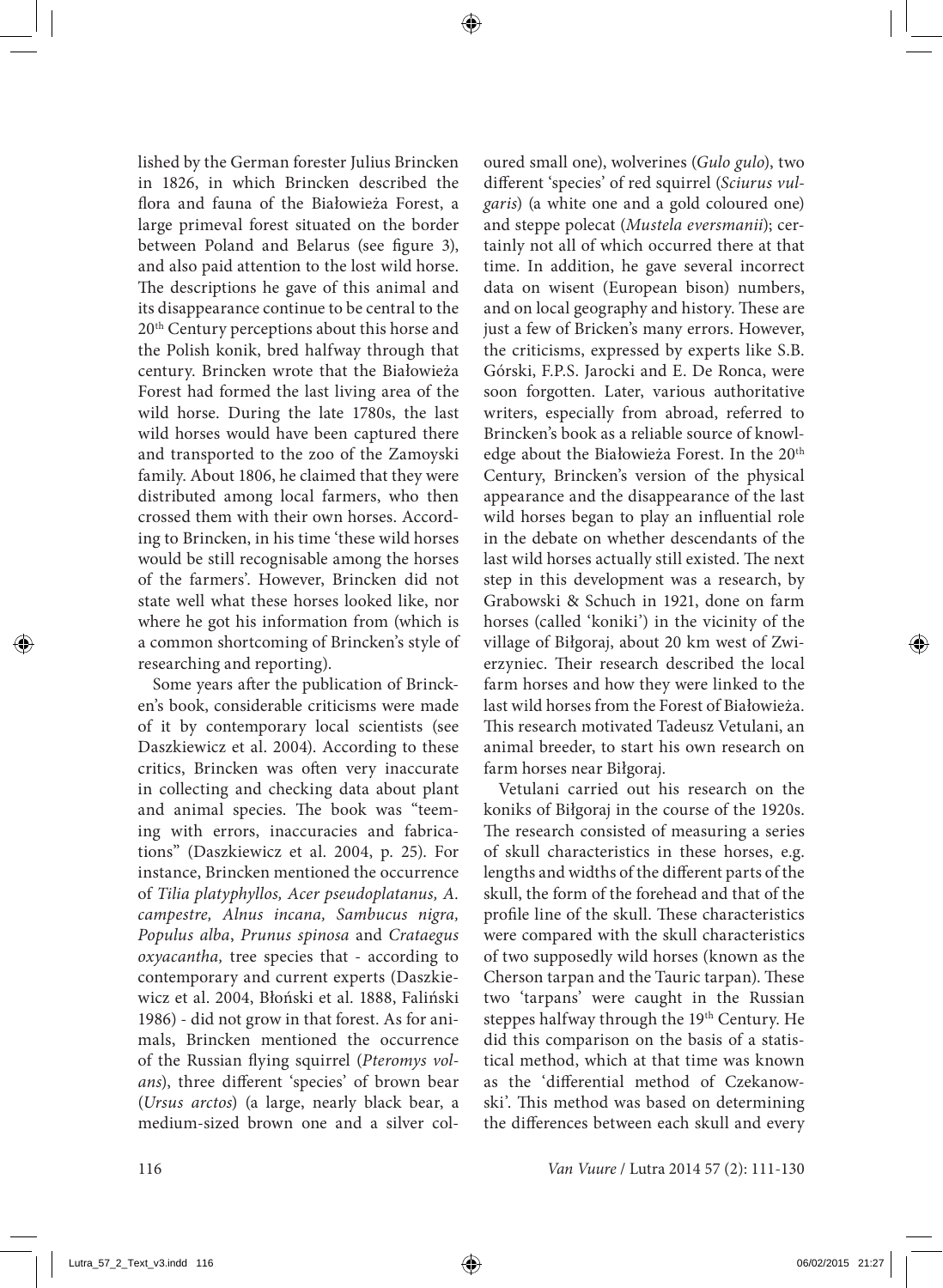other one, with regard to x number of characteristics. Per skull pair, these differences were added up and divided by x to obtain the overall average. The smaller this average, the greater the relationship between the skulls, reasoned Czekanowski.

During the 1930s, Vetulani believed he had obtained sufficient evidence to label the koniks of Biłgoraj as recent descendants of the last wild horses of Central Europe. He then conceived the plan to try and breed back that wild ancestor, using a selection of horses from (mainly) Biłgoraj. In his breeding experiment, Vetulani focused on characteristics such as the 'mouse-grey' summer coat, the white winter coat, the dorsal stripe and the erect mane. In 1936, he started such a breeding-back experiment in a small reserve in the Forest of Białowieża (Vetulani 1936) where, according to Brincken, the last wild horses would have lived<sup>3</sup>. When the second World War broke out in Poland, in September 1939, the experiment was taken over: first by the Russians, and subsequently by the Germans in June 1940. The Russians had a strong interest in Vetulani's experiment and wanted to continue it. The German management of the experiment practically dismantled it, through the agency of Lutz Heck. After the war, Vetulani was able to continue his experiment with the remnants of the experiment, supplemented with newly acquired horses – even though the newlyinstalled communist government increasingly frustrated his work. After the death of Vetulani, in 1952, the experiment was moved from Białowieża to Popielno, in NE Poland, where the state drove it in two directions from 1955 onwards (Pruski 1959). One part of the koniks was put out in a large reserve, to run wild. The other part went on as the 'stable group'. The latter group was bred to acquire a better agricultural horse. In subsequent years, regular exchanges occurred between the two groups of horses to prevent inbreeding. About 1970, the authorities came to the conclusion that the breeding of agricultural horses was no longer necessary as the tractor would take

over the role of the farm horse. It was also decided that it was not possible to breed back the wild horse, and the breeding was turned to "a kind of preservation breeding of a primitive horse breed" (Jezierski & Jaworski 2008). Today, the Polish konik is used in various branches of equestrianism, crossed with other horse breeds, and exported. The koniks that were bought to the Netherlands in the early 1980s came from Popielno.

#### **Criticisms of Brincken and Vetulani**

As already mentioned, the contemporary criticisms of Brincken's book were soon lost to oblivion. Thanks to the publication by Daszkiewicz et al. (2004), there is once again more awareness of these criticisms. A closer study of Brincken's book, made as part of this PhD research, showed that it contains many more errors and fabrications in the reporting of the extant flora and fauna than initially thought. In particular Brincken's report on the wild horse had never been criticised by anybody. His report turned out to be very shaky (van Vuure, in press), because he wrongly quoted or interpreted texts from a number of authors. For instance, Brincken's assertion that the last European wild horses lived in the Forest of Białowieża in the 18<sup>th</sup> Century is inaccurate. He misinterpreted texts by the Polish authors Rzączyński (1742) and Czacki (1801). Rzączyński wrote about wild horses in the 16<sup>th</sup> Century and these were not located in the Forest of Białowieża. In fact, Czacki's text also concerned wild horses in the 16<sup>th</sup> Century and a careful reading of his text suggests that a printing error is responsible for a wrong time indication. Secondly, there are no reliable 18th-century authors, who mention this horse being extant in Poland or Lithuania in the wild, in the 18th Century; neither Connor (1700), nor Rzączyński (1742), nor the Forst-Ordnung für Ost-Preußen und Litthauen (1775), Kluk (1779), Büsching (1788), Gilibert (1796) or Czacki (1801) mentioned it. Thirdly,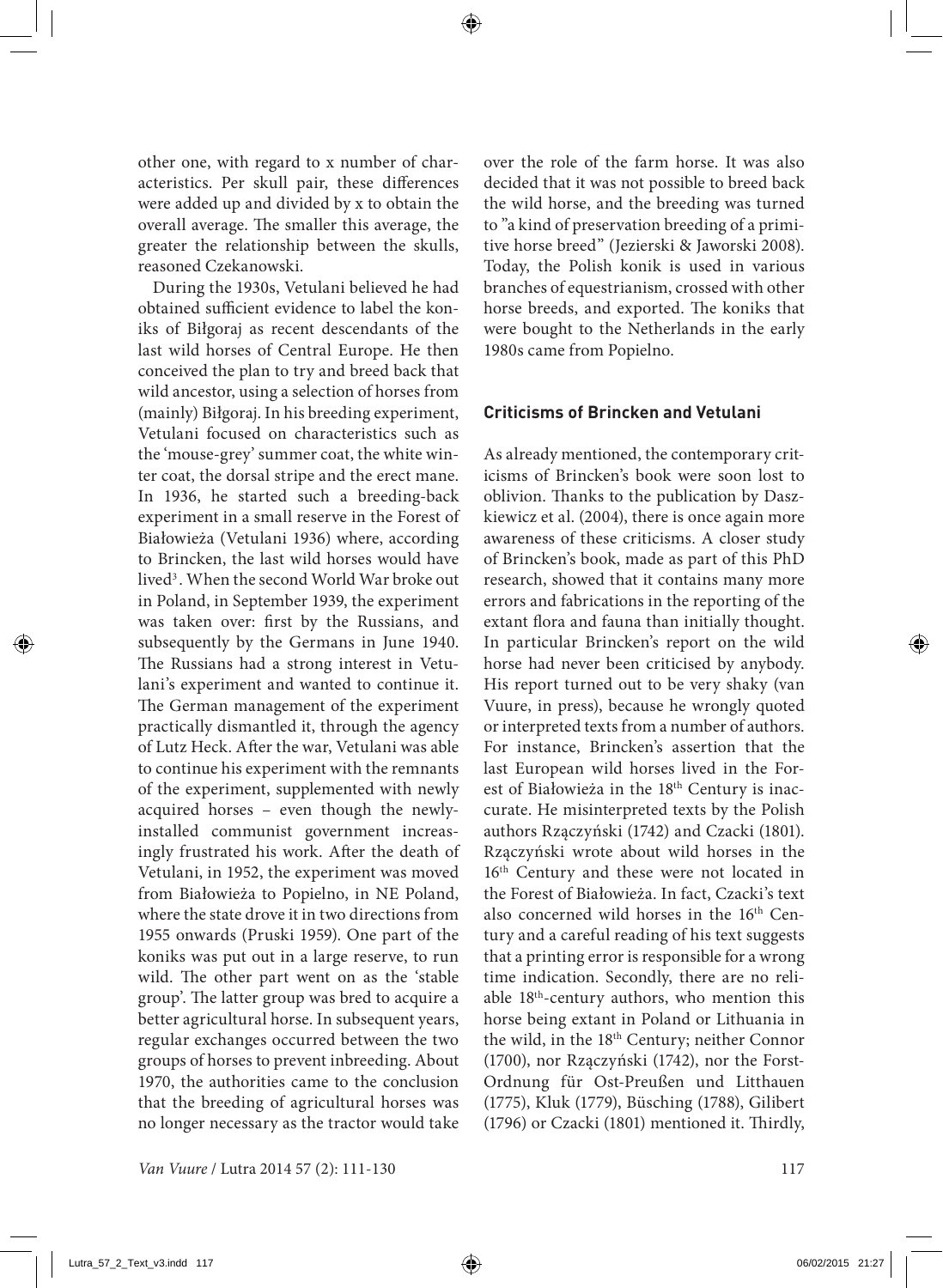

Figure 4. The konik stallion Tref in its white winter coat in March 1936. For Vetulani, Tref was one of the most important breeding horses in his experiment (from Vetulani 1938).

there are good political reasons to assume that the last wild horses were not transported from Białowieża to Zwierzyniec in the 1780s, as Brincken described. Firstly, the then Polish king was very interested in hunting and big game and would probably have done everything in his power to keep these horses at Białowieża. Secondly, these horses would have been transported to enemy territory: at this time Zwierzyniec was situated in Austria, which annexed a large part of Poland in 1772. Moreover, there are already mentions of wild horses at Zwierzyniec from the early 1770s. Finally, it seems unlikely that the last wild horses would have been distributed among local farmers, as Brincken described, as 'farmers' were the lowest social class. They were called serfs, but were in fact slaves, without any property and at the mercy of the arbitrariness of the estate owner. During the 1780s and 1790s, an economic crisis raged in that region (Galicia, in SE Poland), there was great social unrest and the Zamoyski family was regularly on war-footing with these 'farmers'. It is unlikely that the Zamoyski's would have fêted these 'farmers' with great gifts. And even if these farmers were given the wild horses, it would have been counter-productive for them to cross them with (relatively highly bred) farm horses. Because of their 'weak' constitution and 'bad' character these wild horses were "of no use at all" ("*nullum ad usum*") for agriculture, as several 16<sup>th</sup>-century authors had observed (e.g. Stella 1518, Gra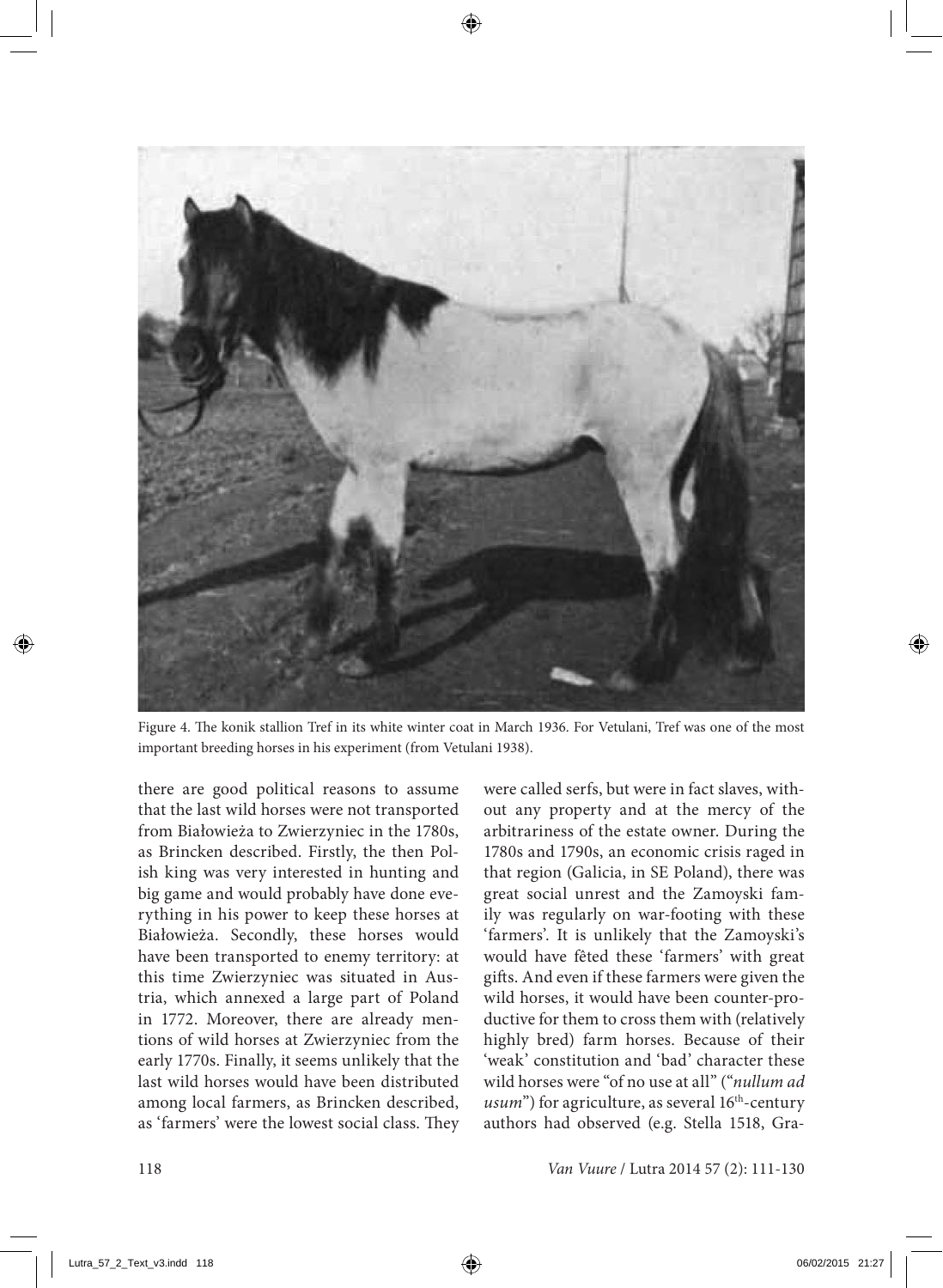tiani 1669). Moreover, horse breeding was at a high level at Zwierzyniec, from the late 18th century onwards, and expensive horses were being imported from Prussia, Turkey, England and Italy for breeding purposes. It seems more likely that the last wild horses were, as Hacquet (1794) wrote, deliberately killed in the early 1790s. Lack of interest and economic cutbacks must have been the reason for this.

The untenability of Brincken's account is reason to criticise Vetulani's work. Another relates to the methods employed by Vetulani, while researching the koniks of Biłgoraj, and the execution of his breeding-back experiment. His experiment was not objective, he selected the animals to measure from those that already met his expectations. Because well-known hippologists of the time, such as L. Adametz and O. Antonius, considered the wild horse as being of the eastern (oriental) type, Vetulani removed all western type Biłgoraj horses from the basic material to be researched, in favour of oriental ones. Afterwards he concluded, understandably, that the wild horse was of the oriental type. To compare these horses, he also departed unconditionally from the originally wild character of the Cherson tarpan and the Tauric tarpan, whose skull measures were included in the experiment. In addition, Vetulani used some other horse skulls, found in archaeological sites, which he assumed to have belonged to wild horses; however, afterwards they turned out to be from domestic horses (Herre 1939). Vetulani's use of the differential method of Czekanowski was also made arbitrarily (Skorkowski 1934). Other researchers, using the same data, came to different conclusions. Moreover, Czekanowski himself changed his method, because of criticisms, while Vetulani continued to use the method that Czekanowski had devised initially. Later, Czekanowski's method became entirely obsolete and was abandoned, because of its unsoundness. By giving so much focus to certain skull characteristics (e.g. the concave profile line of the head), as being typical of the Central Euro-

*Van Vuure / Lutra 2014 57 (2): 111-130* 119

pean wild-horse (sub)species, Vetulani failed to realise that these could fall within the natural range of variation of a horse species (Herre 1939). For example, Przewalski's horse can also have a concave head profile line. Moreover, according to Herre, Vetulani had been overly influenced by the dubious assumptions of authorities of the time, such as Adametz and Anthonius, who not only considered the Cherson and Tauric tarpans as being originally wild horses, but also considered certain horse breeds, including the Arabian and Bosnian breeds, to be 'descendants of the tarpan'. Moreover, both disagreed with each other as regards the exact appearance of the 'tarpan' skull.

After the breeding of koniks was moved to Popielno, in 1955, the initial breeding objectives of Vetulani were partly abandoned (Pruski 1959). The white winter coat (see figure 4) was no longer aimed for, nor were the concave profile line of the head and the short erect mane. Inbreeding, sometimes used by Vetulani, was prevented as much as possible, from 1955 onwards. Eventually, as mentioned above, the actual back-breeding ceased. Today, the konik with its blue dun coat colour, its shoulder height of 130-140 cm and its long hanging mane bears little resemblance to the wild horse.

## **The introduction of the konik in the Netherlands**

In 1981, the konik was introduced to the Ennemaborgh Estate (in the Province of Groningen) as a substitute of the extinct European wild horse, to be used in the new approach to nature management (Poortinga 1981). It was considered to be the closest living relative of the extinct Western and Central European wild horse and to be well suited for re-establishing the former natural landscape. Three years later, in 1984, the (Dutch) Forestry Commission also purchased koniks from Poland, which were put out into the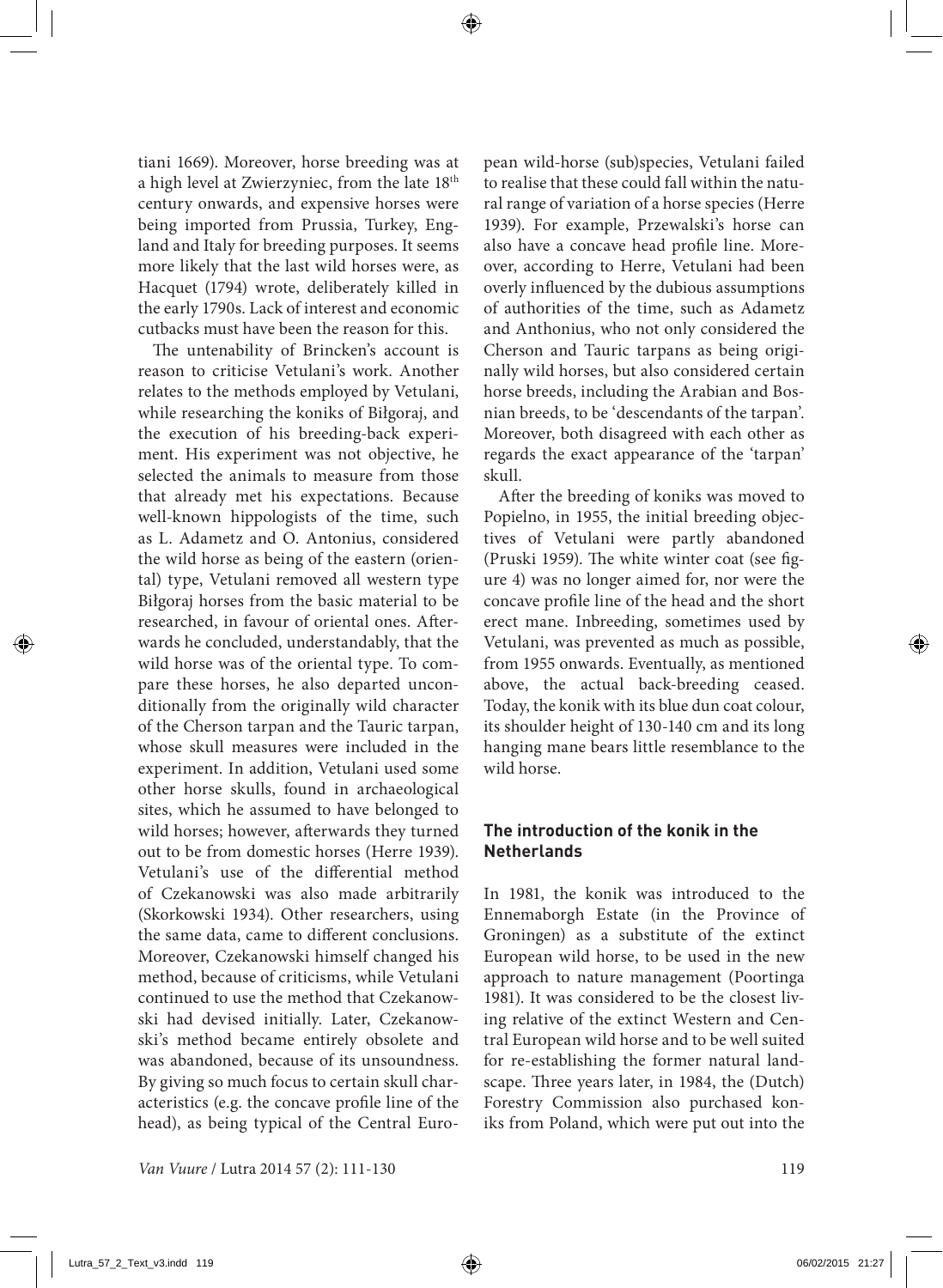

Figure 5. Konik horses in the Blauwe Kamer Nature Reserve, near Rhenen, the Netherlands. *Photo: T. van Vuure.*

Oostvaardersplassen Nature Reserve in the same year. In the previous year the Dutch Forestry Commission had introduced Heck cattle in the same area with the aim of establishing short grassy vegetations for the benefit of the many greylag geese (*Anser anser*) occurring there. In addition, the commission was also regulating the water level for the gooses' benefit (Poorter 1982). The, then already, massive occurrence of these geese was and is considered by many as a genuine primeval phenomenon in north-western Europe. However, in the Netherland there are no historic descriptive accounts or evidence from archaeological excavations (Zeiler 1997, Lauwerier et al. 2005, Brinkkemper et al. 2010; mallards - *Anas platyrhynchos* - turned out to be much more hunted) to support this belief. Nevertheless, a high priority is given to preserving large geese numbers in the Oostvaardersplassen Nature Reserve yet.

The idea was that the deployment of horses, which graze in a somewhat different way than cattle, would create a more varied vegetation. The Forestry Commission had chosen the konik, not only because it was considered as a primitive and hardy horse breed but also because it was considered to be "the most recent descendant of the wild horse" (Vera 1984). They also thought it important that the konik would not immediately remind people of a common domestic horse, and arouse the public's pity when it lost a lot of weight in winter. The target that was applied to the Oostvaardersplassen: 'realising short grassy vegetation for geese', has since been expanded. There was a view that it was important to show that the 'natural' Holocene landscape of Western and Central Europe was actually a semi-open landscape, emerged under the influence of grazing and browsing by large herbivores such as wisent, aurochs, wild horse and others. By the late 1970s, this idea had already been developed by the Critical Forest Management Foundation and others (e.g. van de Veen & van Wieren 1980, Poortinga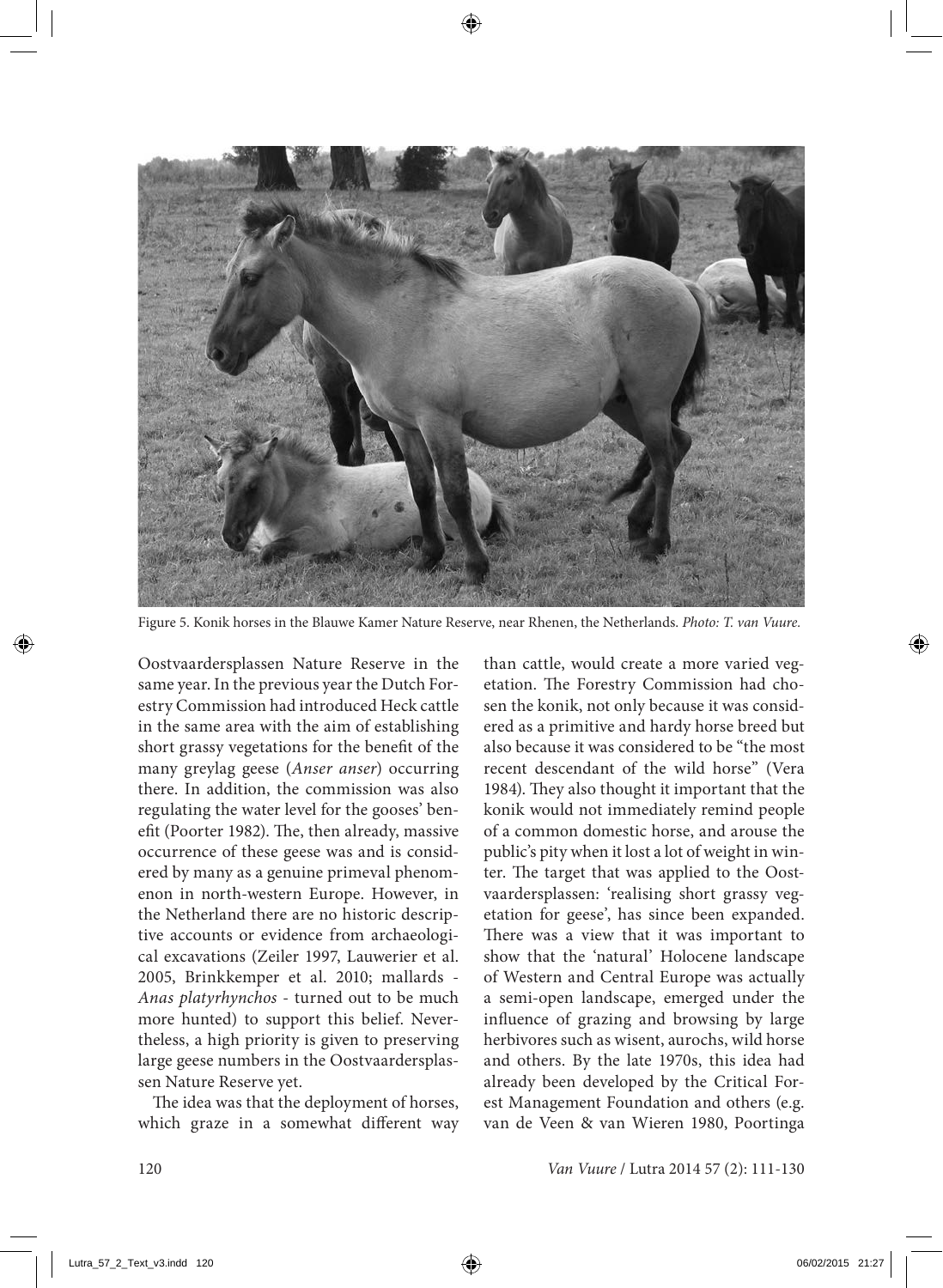1981, van der Lans & Poortinga 1986). Later, Vera (2000) tried to give this view a broader scientific basis, by means of palynological and other data. The idea that the original natural landscape of the Holocene was half-open, has found a lot of support among biologists and nature lovers (e.g. Bunzel-Drüke et al. 1994, Olff et al. 1999, Wigbels 2002). On the other hand, there has been criticism of it from archaeologists (e.g. Zeiler & Kooistra 1998, Louwe Kooijmans 2012) and sylviculturists (e.g. Borgesius & van Tol 1998, Feijen 2003, Bobiec et al. 2011, Tanentzap et al. 2012), who argue that that landscape was heavily and densely forested and that this would have limited the numbers and impact of large herbivores. The debate on this continues to this day.

Koniks have successfully developed both on the Ennemaborgh Estate and in the Oostvaardersplassen and have also been introduced to other Dutch nature reserves (figure 5). On the Ennemaborgh Estate, human intervention limits the number of koniks to around 30-35 living on an area of 170 hectares. By contrast, in the Oostvaardersplassen area, nature determines the size of their population, through natural food availability and climatic factors. In recent years, the number of koniks there has fluctuated at around 900. A few years ago, there were around 4000-5000 Heck cattle, koniks and red deer on this site, which means one large herbivore per 0.5 ha. Since the winter of 2002/2003, and especially in late winter, large scale starvation of Heck cattle, koniks and red deer have regularly occurred. Such a level of mortality was hitherto unknown in the Netherlands. This mortality, and possible management measures to control it, have been (and continue to be) fiercely debated, and return with some regularity in the mass media (van Vuure, in press). Under the current management regime of the Oostvaardersplassen animals that are near death are shot, to avoid animal suffering and public outrage. Dead Heck cattle and koniks also need to be removed as much as possible from the area, to prevent possible outbreaks of animal diseases that might be harmful to nearby commercial livestock units.

#### **Perceptions surrounding the wild horse and the konik**

Historically, the horse has occupied a very special place in human society. Initially, it formed a major catch, attractive because of the meat and the hides it provided. Once the horse was domesticated, other material, and immaterial, values were added. The horse not only played an important role in transport and warfare, but also in religion, folklore and in providing social status. By being able to ride horses, people were able to move rapidly over large distances. This greatly contributed to the spread and influence of the Indo-European tribes from their area of origin, the Eurasian steppes (Anthony 2007).

The views on the last wild horses in the Great Wilderness varied quite a lot. In general, people had little appreciation of them. These horses would have been too weak and have had too 'bad' a character to be deployed for the army or agriculture. The nobility, on the other hand, were very interested in them. To them, this horse, like the aurochs, the wisent and the elk, was a sought-after zoo animal in the 16th Century. Nobles did not spare trouble nor expense to get such special animals from afar into their zoos, to show them to family members and high society, and acquire a lot of prestige. For such reasons, the powerful Polish nobleman Jan Zamoyski had wild horses in his zoo around 1600, alongside other unusual animals including even aurochs, an animal that then only occurred in the Royal Forest of Jaktorów, in Central Poland. In the 1560s, the wild horse had already become so rare in the Great Wilderness, that it was no longer possible to supply the demand from foreign nobility.

Initially, the research on, and the breeding of, koniks in Poland, by Vetulani and later the Polish State, had nothing to do with nature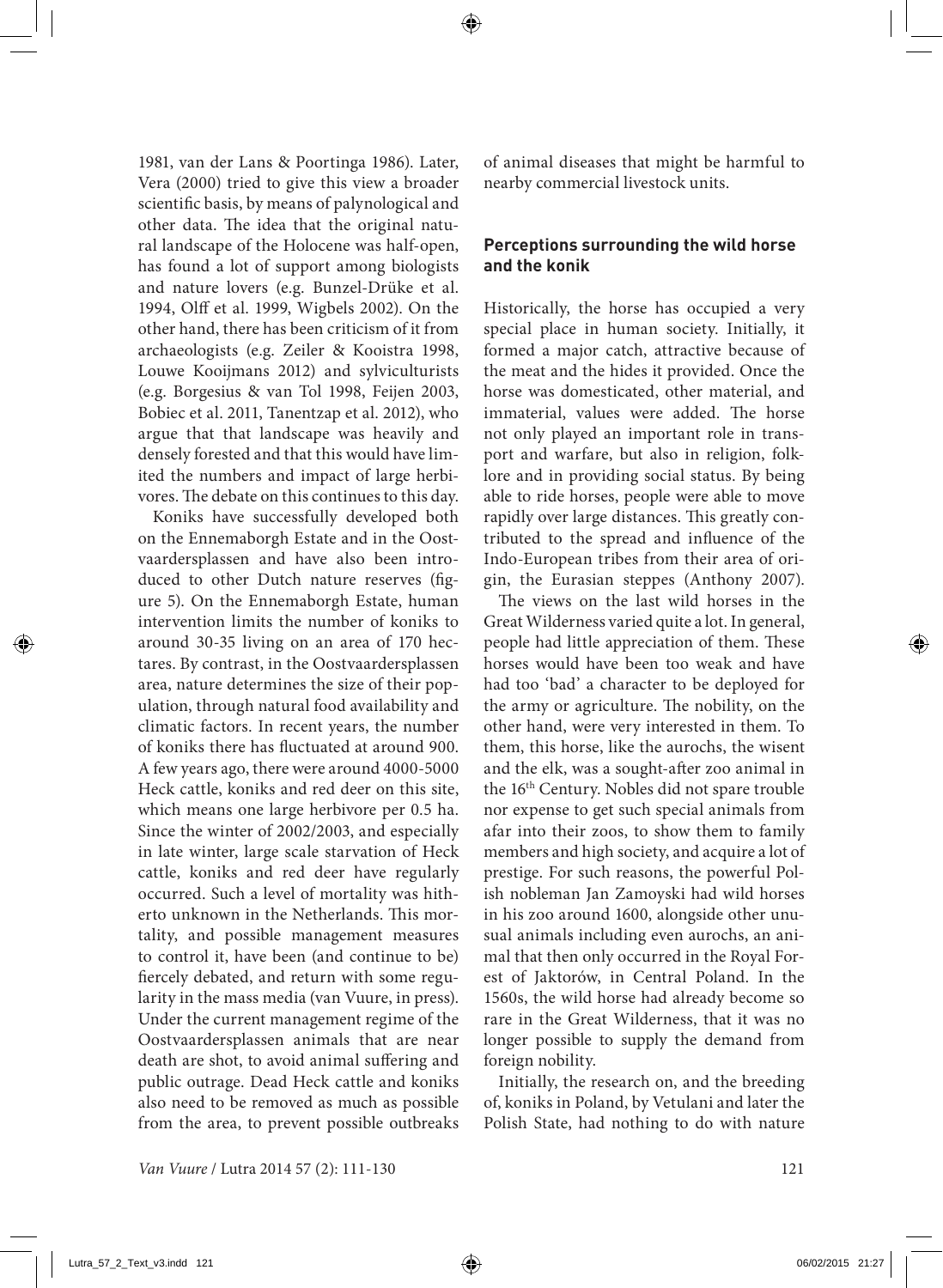management. It started as a morphological study of a group of 'primitive' horses, in an agriculturally backward region. Grabowski & Schuch (1921) linked these horses, through Brincken's account, to the extinct Central European wild horse. Vetulani, in particular, added an aspect of national pride to this story. In a speech in 1927, he was proud that the 'tarpan', as he called the extinct European wild horse, had retained its superior features, not only in the koniks of Biłgoraj, but in more Polish horses (Vetulani 1927). According to him, this would open up unprecedented possibilities for breeding horses especially for agriculture, and even for equestrian sports. With financial support from the Ministries of Agriculture and of War, which hoped for better horses for agriculture and the army, he began his breeding-back experiment in 1936 (Vetulani 1938). For financial reasons, Vetulani seems to have pretended, or to have even thought to himself that a bred-back wild horse would also be fit for agriculture and the army. Another aspect of back-breeding the konik had to do with Poland, becoming an independent country again in 1921 after 126 years. Breeding the konik contributed significantly to national pride (Czarnowski 1957, Lizet & Daszkiewicz 1995, Wajrak 2000, Daszkiewicz 2003). Poland was 'back on the map' and had been able 'to breed back the European wild horse', a horse that was so strongly associated with Polish nature and Polish history.

The role allotted to the konik in the Netherlands was of a very different nature. Here, the 'resurrected wild horse' was chosen to give nature its 'original appearance'. This was one of the reasons why it was introduced to the Oostvaardersplassen. The image of the konik as 'bred-back primeval horse', along with Heck cattle as 'bred-back aurochs', greatly contributes to the current perceptions of the Oostvaardersplassen (Markerink 2002, Vera et al. 2007, Smit et al. 2010). Nature managers and the media regularly describe this nature reserve as a 'primeval landscape, such as those that could be seen in the Netherlands thousands of years ago' (Staatsbosbeheer website, F.W.M. Vera in Kolbert 2012). By many it is seen as decisive evidence of the proposition that large herbivores are capable of counteracting forest growth by nature, and giving the landscape a park-like appearance. Terms like 'letting nature have its way', 'primeval landscape', 'Serengeti' and 'untouched wilderness' are often used to describe the Oostvaardersplassen (Bethge 2001, Wigbels 2002, Veer et al. 2005, Linnartz & Helmer 2009, van de Klundert 2012, Kolbert 2012, Reed 2013): as such we are dealing with a case of, conscious or unconscious, framing (van Vuure, in press). That means, by a particular choice of words and way of reasoning, an image is evoked, which in its clarity and simplicity can be highly convincing, and finds easy acceptance by the general public. The widespread fascination for wildernesses and extinct animal species may contribute further to this. Yet, the Oostvaardersplassen does not form a complete and primeval ecosystem, as would have existed in Mid-Holocene Europe (van Vuure, in press). It is a biologically-artificial ecosystem, where some large herbivores are allowed to be present and others (e.g. elk (*Alces alces*), wild boar (*Sus scrofa*)) are not, and moreover under restrictive conditions imposed by man. Roe deer (*Capreolus capreolus*), an indigenous deer species in the Netherlands, were initially present in the Oostvaardersplassen, but have been out-competed and have since disappeared there (van Manen 2013). Large predators, such as wolf (*Canis lupus*), brown bear (*Ursus arctos*) and lynx (*Lynx lynx*) are also missing. The general public is not really aware of the appearance or functioning of an 'untouched' European ecosystem, and is easily influenced by the choice of words used to describe the Oostvaardersplassen. Moreover, the promotion of grazers and grazing projects leads to people to assume *a priori* that large herbivores are always able to have a strong impact on tree growth. On the other hand, human empathy is put to the test by the regular massive starvation of these large herbi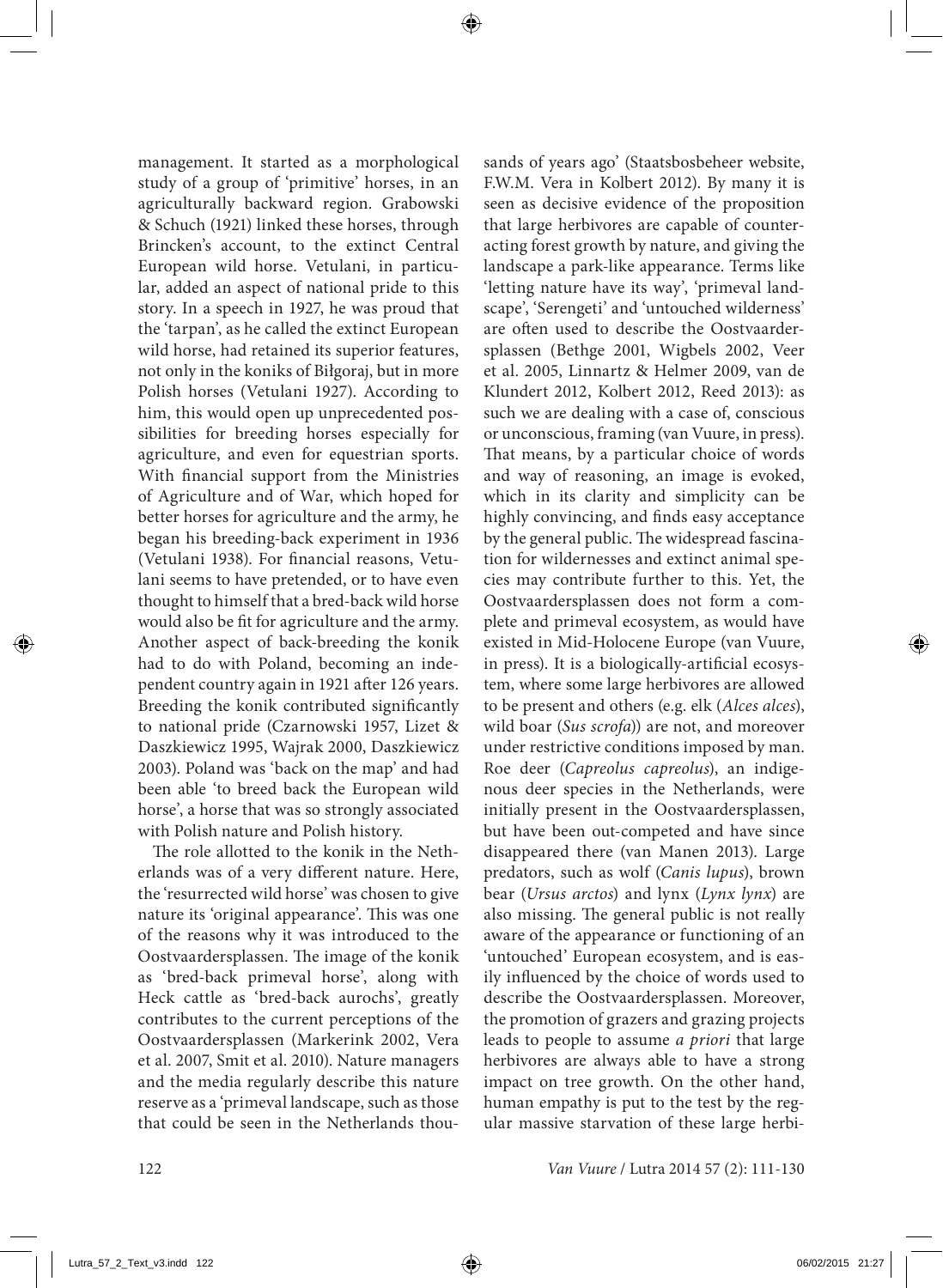vores in late winter. The absence of large predators leads to a concentration of starvation in late winter (instead of throughout the year) and the absence of scavengers counteracts the rapid decay of dead bodies, moreover. The open treeless landscape makes these deaths even more visible. Here, the romanticism of nature conservation and human empathy conflict with the harsh reality of nature.

## **Discussion**

Although we have learned more in recent years about the appearance and habitat of the lost wild horse of Western and Central Europe, not all details about them are yet clear. More data from more bone finds, supplemented with ancient-DNA research on these bones, may possibly shed more light on them in the future. Bone research on wild horses should focus on limb bones and dentition, to learn more about niche adaptations. A decline in body size and the development of (relatively) broader hooves were possibly among such adaptations. Comparative bone research, to discriminate wild horses from domestic horses, should preferably be done on large numbers of horse bones, since different horse breeds can be osteologically similar (Benecke 2006, Cieslak et al. 2010) and wrong conclusions can be easily drawn. As regards DNA research, mitochondrial DNA may elucidate relationships between horse breeds, but does not allow us to determine a possible close relationship with originally wild horses. Many current horse breeds possess mitochondrial DNA of their wild ancestors (Cieslak et al. 2010). Nuclear DNA, on the other hand, will reveal more details about horse morphology and relationships. However, hardly any nuclear DNA research on (Holocene) Western and Central European wild horses has yet been done.

It has been shown that konik horses are able to maintain themselves in certain nature reserves all the year round, but other 'primitive' horse breeds are probably able to do the same. In this respect, some also suggest the Exmoor pony is an original wild horse - and in some respects this horse breed resembles the wild ancestor even more (Hovens & Rijkers 2013). However, the Exmoor pony too is not the original European wild horse; historical records, bone comparisons and DNA research have not been able to demonstrate this so far (Green 2013, van Vuure, in press). When looking to create large nature reserves in Europe ('*Rewilding Europe'*), in which (nearly) all original (Holocene) animal species are introduced, the pros and cons of the (primitive) horse breed to be used need to be carefully considered. The fact is, in real-life natural situations these horses would also have been confronted with large predators such as wolves and bears, which will make high demands on the horses as regards defensibility, running speed and sensory abilities.

Despite all the commotion about the konik, we can conclude that the efforts of Vetulani did lead to the saving of the konik – which was an old breed of farm horse. But there is less unanimity about the konik's 'unique' role in nature management. In the Oostvaardersplassen, the disappearance of elder (*Sambucus nigra*) and willow (*Salix* sp.) forests, the close-grazed grass vegetations and the decline of 36% of bird species since 1997, have led many people to argue that there is overgrazing and ecological devastation (e.g. Bijlsma 2008, Van Manen 2013, van Beusekom 2014). The discussion about the impact that large herbivores exert on the vegetation is still ongoing, but is currently at an impasse and it is the question how it will be resolved.

One suggestion is enlargement: connecting the Oostvaardersplassen to the south with the Horsterwold Forest or the Veluwe area. But this would only provide a temporary relief from the shortage of food for the large herbivores. After a few years, overpopulation would reoccur, leading to the same discussions that are being heard now. In addition, in the Veluwe area the approach to game man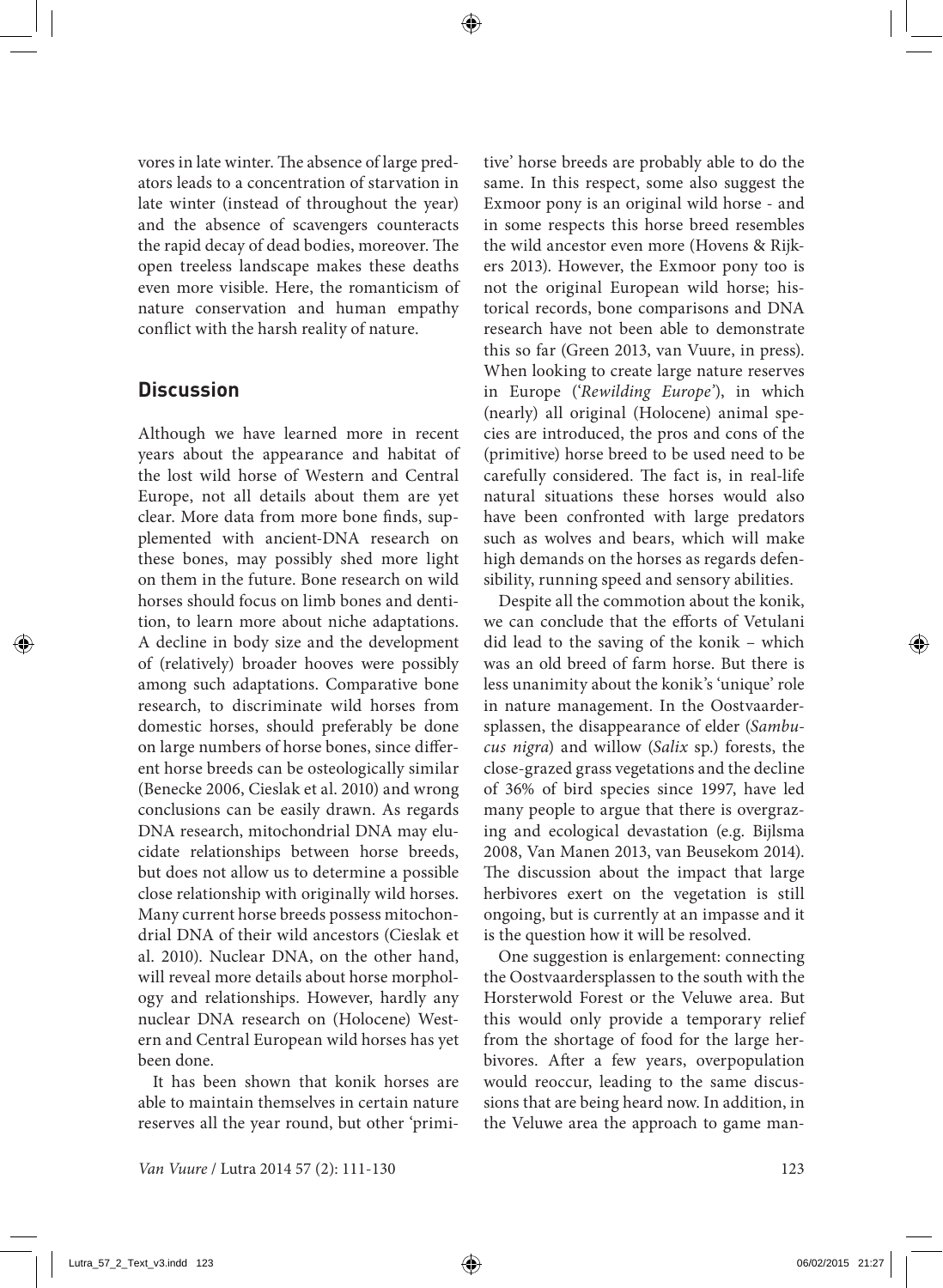agement is totally different than that in the Oostvaardersplassen. Also, there are veterinary reasons for restricting the admission of Heck cattle and konik horses into the Veluwe. The numbers of large herbivores in the Oostvaardersplassen seem to be decreasing, especially the number of red deer<sup>4</sup>. This opens up an interesting new phase. Will their numbers continue to fall further? Will willows and elders extend over the area, as a result of this? And why are the numbers of large herbivores only decreasing now, and not, say, five years before? Physiological research on these large herbivores might explain how these animals adapt themselves to changing food levels and how they function in an ecosystem without predators. If the population decline, especially that of the red deer, does not continue, it could be possible to experimentally introduce wolves into this area. Wolves are specialised deer hunters and should strongly reduce the numbers of deer. Elsewhere, it has been shown that wolves really are capable of this (Jędrzejewska & Jędrzejewski 1998, Flueck 2000, Ripple and Beschta 2012). The questions of how wolves would behave socially in the Oostvaardersplassen area (would they form one pack or more?), and how the public would react to the presence and the impact of wolves, would also be interesting issues.

## **Summary and conclusions**

This research reveals more about the physical appearance and the habitat of the lost Holocene wild horse of Western and Central Europe. This horse sub-species had a shoulder height of 120–130 cm, had a dun to dark brown coat colour and a short erect mane. It probably lived in small groups in low densities in marshes along rivers and lakes. This paper also clarifies the facts about the demise of this wild horse: how and where it came to an end. The analysis of the report by Brincken on the wild horse has shown that this report is totally unreliable. The analysis of Vetulani's working methods has shown that his breeding-back experiment did not reach its objective. With these analyses, the myth of the konik, as being the closest existing descendant of the European wild horse and the breed most similar to it should be laid to rest.

In itself, the konik performs well as a grazer in some nature reserves in the Netherlands, but its role might be taken over by (various) other horse breeds. Other 'primitive' breeds are also able to survive in such a situation all year round. The perception of the konik, as the breed most similar to its extinct ancestor, played a major role in the preference for this horse breed in the early 1980s.

The framing of the Oostvaardersplassen as an 'untouched natural ecosystem' is unjustified, because of its incompleteness and artificiality. The discussion on the appearance of the Holocene natural landscape of Western and Central Europe will doubtless continue unabated.

**Acknowledgements:** I want to warmly thank my supervisors Jan Boersema and Karel Davids, of the Vrije University in Amsterdam, for many years supervision of my research. I thank Zygmunt Vetulani for his support of my research and giving access to the personal archives of his father, Tadeusz Vetulani. I thank Marta Piszczatowska for the data relating to Jan Zamoyski. In addition to these, I thank various other informants for their help and co-operation. I thank the reviewers and the proofreader of this paper for their constructive criticism.

## **References**

- Anthony, D.W. 2007. The Horse, the Wheel and Language. How Bronze-Age riders from the Eurasian steppes shaped the modern world. Princeton University Press. Princeton, New Jersey, USA.
- Baales, M. 2002. Auf der Fährte spätglazialer Pferde bei Mertloch (Neuwieder Becken, Mittelrhein, Deutschland). Bonner Zoologische Beiträge 50 (3): 109-133.

Bendrey, R. 2012. From wild horses to domestic horses: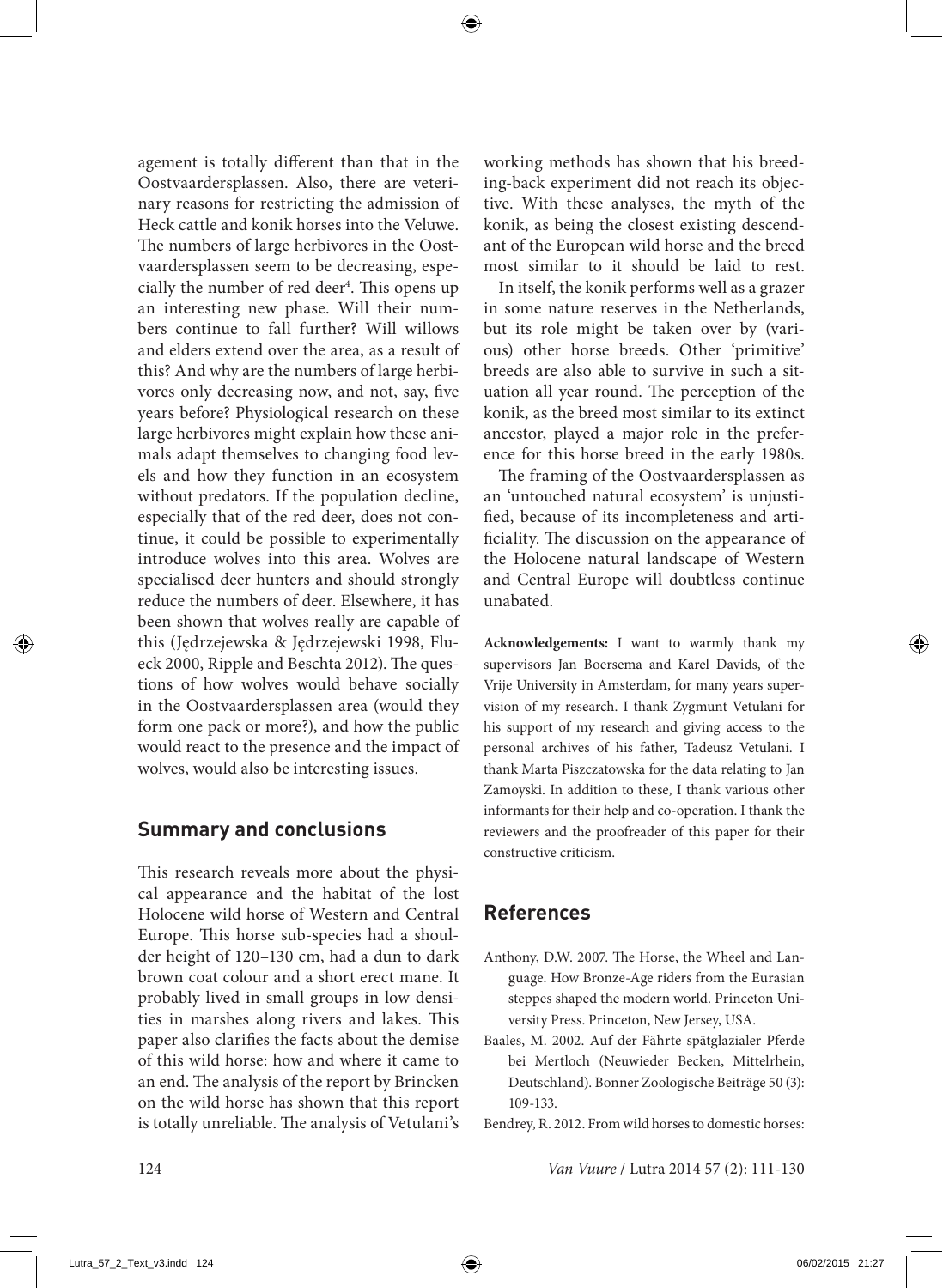a European perspective. World Archaeology 44 (1): 135-157.

- Benecke, N. 1993. Tierdomestikation in Europa in vor- und frühgeschichtlicher Zeit – Neue Daten zu einem alten Thema. Bericht der Römisch-Germanischen Kommission 74: 5-47.
- Benecke, N. 2006. Late prehistoric exploitation of horses in Central Germany and neighbouring areas: the archaeozoological record. In: S.L. Olsen (ed.). Horses and humans: the evolution of human-equine relationships: 195-208. BAR International Series 1560. Archaeopress, Oxford, UK.
- Bethge, P. 2001. Serengeti hinter den Deichen. Der Spiegel 32: 154-156.
- Bignon, O. & V. Eisenmann 2006. Western European Late Glacial horse diversity and its ecological implications. In: M. Mashkour (ed.). Equids in Time and Space. 9th ICAZ Conference, Durham 2002: 161-171. Oxbow Books, Oxford, UK.
- Bijlsma, R.G. 2008. Broedvogels van de buitenkaadse Oostvaardersplassen in 1997, 2002, 2007. A & W-rapport 1051. Altenburg & Wymenga, Veenwouden, the Netherlands.
- Błoński, F., K. Drymmer & A. Ejsmond 1888. Sprawozdanie z wycieczki botanicznéj, odbytéj do puszczy Białowieskiéj w lecie 1887 roku. Pamiętnik Fizyjograficzny 8 (III): 59-74.
- Bobiec, A., D.P.J. Kuijper, M. Niklasson, A. Romankiewicz & K. Solecka 2011. Oak (*Quercus robur* L.) regeneration in early successional woodlands grazed by wild ungulates in the absence of livestock. Forest Ecology and Management 262 (5): 780-790.
- Boddaert, P. 1785. Elenchus animalium. Vol I: Sistens quadrupedia huc usque nota eorumque varietates. C.R. Hake, Rotterodami.
- Boeskorov, G.G., A. Protopopov, O. Potapova, V. Plotnikov, N. Rudaya, S. Zhilich & S. Trofimova 2014. A study of a frozen mummy of a horse from the Holocene of Yakutia, Russia. The VIth International Conference on Mammoths and their Relatives, at Grevena-Siatista, Greece. Special Volume 102: 33-34.
- Borgesius, J.J. & G. van Tol 1998. Metaforen die te ver voeren – wilde ideeën, eenzijdige visies. Nederlands Bosbouw Tijdschrift 70: 116-118.
- Brincken, J. 1826. Mémoire descriptif sur la forêt impériale de Białowieża en Lithuanie. Glücksberg, Varsovie, Poland.
- Brinkkemper, O., E. Drenth & J.T. Zeiler 2010. De voedseleconomie van de Vlaardingen-cultuur in Nederland – een algemeen overzicht. Westerheem, Special 2010: Vlaardingen-cultuur: 26-51.
- Bunzel-Drüke, M., J. Drüke & H. Vierhaus 1994. Quaternary Park. Überlegungen zu Wald, Mensch und Megafauna. Bad Sassendorf. ABUinfo 17/18 (4/93 and 1/94): 4-38.
- Büsching, A.F. 1788. Erdbeschreibung. Zweyter Theil welcher Ost- und West-Preussen, Polen und Litauen, Galizien und Lodomerien, Ungarn, die denselben einverleibten Reiche und Siebenbürgen, die Republik Ragusa und das osmanische Reich, enthält. Hamburg, Germany.
- Cieslak M., M. Pruvost, N. Benecke, M. Hofreiter, A. Morales, M. Reissmann & A. Ludwig 2010. Origin and history of mitochondrial DNA lineages in domestic horses. PLoS ONE 5 (12): e15311. doi: 10.1371/journal.pone.0015311.
- Clason, A.T. 1986. Het voorkomen van het wilde paard *Equus ferus* Boddaert 1785 in Nederland vanaf het Laat-Glaciaal. Lutra 29 (2): 303-306.
- Connor, B. 1700. Beschreibung des Königreichs Polen und Grosz-Herzogthums Litthauen. Leipzig, Germany.
- Czacki, T. 1801. O Litewskich i Polskich prawach, o ich duchu, żródłach, związku i o rzeczach zawartych w pierwszym statucie dla Litwy 1529 roku wydanym. Volume II. Warszawa. W drukarni J.C.G. Ragoczego.
- Czarnowski, M. 1957. Jak u nas wymierają rzadkie zwierzęta i prawdziwi uczeni. Unpublished. Typed manuscript, available at the Archiwum Tadeusza Vetulaniego, in Poznań, Poland.
- Daszkiewicz, P. 2003. The work of Tadeusz Vetulani as viewed by a science historian. Prace Komisji Nauk Rolniczych i Komisji Nauk Leśnych 95 (supplement): 9-13. Poznańskie Towarzystwo Przyjaciół Nauk, Wydział Nauk Rolniczych i Leśnych, Poznań, Poland.
- Daszkiewicz, P., B. Jędrzejewska T. & Samojlik 2004. Puszcza Białowieska w pracach przyrodników 1721- 1831. Semper Scientific Publishers, Warszawa, Poland.
- Davies, P. 2008. Snails Archaeology and landscape change. Oxbow Books, Oxford, UK.

Dinnin, M.H. & J.P. Sadler 1999. 10.000 Years of change: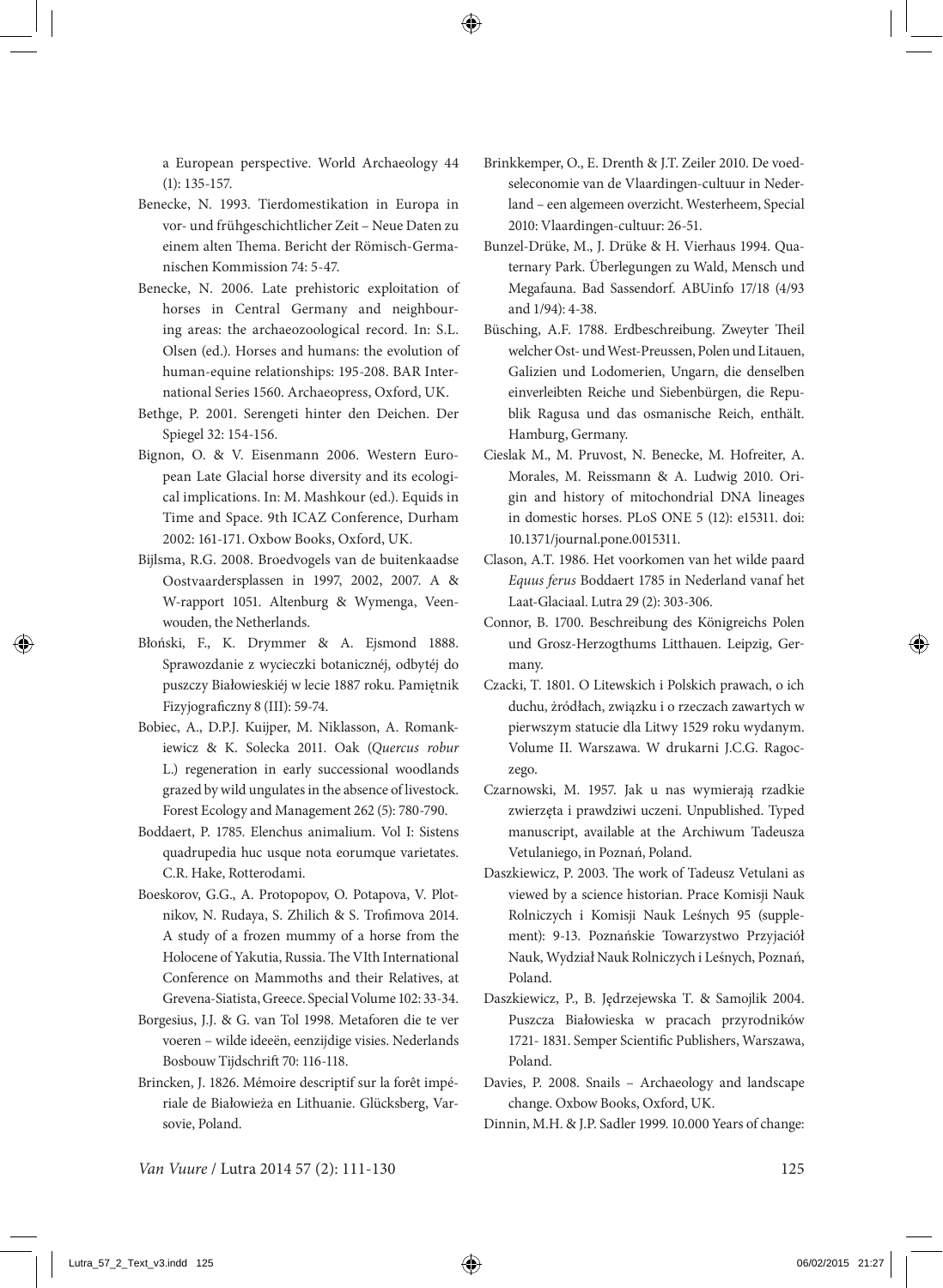the Holocene entomofauna of the British Isles. Journal of Quaternary Science 14 (6): 545-562.

- Döhle, H.-J. 1999. Pferdenachweise aus dem Mesolithikum und Neolithikum in Deutschland. In: C. Becker, H. Manhart, J. Peters & J. Schibler (eds.). Historia animalium ex ossibus. Festschrift für Angela von den Driesch: 149-159. Verlag Marie Leidorf, Rahden, Germany.
- Faliński, J.B. 1986. Vegetation dynamics in temperate lowland primeval forests: ecological studies in Białowieża forest. Junk, Dordrecht, the Netherlands.
- Feijen, J.M. 2003. Oak, King or Villein? MSc Thesis nr. AV-2003-17. Forest Ecology and Forest Management, Wageningen University, Wageningen, the Netherlands.
- Flueck, W.T. 2000. Population regulation in large northern herbivores: evolution, thermodynamics, and large predators. Zeitschrift für Jagdwissenschaft 46 (3): 139-166.
- Forst-Ordnung für Ost-Preußen und Litthauen (De Dato Berlin, den 3. December 1775). Available at the Geheimes Staatsarchiv Preußischer Kulturbesitz, Hauptabteilung I, Rep. 7, Nr. 85.
- Franzen, J.L. 2010. The Rise of Horses: 55 million years of evolution. John Hopkins University Press, Baltimore, USA.
- Gedda, B. 2001. Environmental and climatic aspects of the early to mid Holocene calcareous tufa and land mollusc fauna in southern Sweden. Lundqua Thesis 45. Lund University, Lund, Sweden.
- Gehasse, E.F. 1995. Ecologisch-archeologisch onderzoek van het neolithicum en de vroege bronstijd in de Noordoostpolder, met de nadruk op vindplaats P14. PhD thesis. Universiteit van Amsterdam, the Netherlands.
- Gilibert, J.E. 1796. Sur les forêts de Lithuanie. Rozier & M.-A.-L. Claret de la Tourette. Démonstrations Élémentaires de Botanique. Quatrième Edition, tome premier: xl-xlvj. Bruyset ainé & c., Lyon, France.
- Girling, M.A. 1989. Mesolithic and later landscapes interpreted from the insect assemblages of West Heath Spa, Hampstead. In: D. Collins & D. Lorimer (eds.). Excavations at the Mesolithic Site on West Heath, Hampstead 1976 – 1981: 72-89. BAR British Series 217.
- Gmelin, S.G. 1770. Reise durch Rußland zur Untersuchung der drey Natur-Reiche. Erster Teil. Reise von

St. Petersburg bis nach Tscherkask der Hauptstadt der Donischen Kosacken in den Jahren 1768 und 1769. St. Petersburg, Russia.

- Grabowski, J. & S. Schuch 1921. Badania nad koniem miejscowym. Gazeta Rolnicza 61: 698-699, 718-720, 742-744.
- Gratiani, A.M. 1669. De Vita Joannis Francisci Commendoni Cardinalis Libri Quatuor. Mabre-Cramoisy Parisiis, France.
- Green, P. 2013. The Free Living Ponies within the Exmoor National Park: their status, welfare and Future. A report to the Exmoor Moorland Landscape Partnership. South Woolley Farm, Shirwell, UK.
- Guthrie, R. D. 1990. Frozen fauna of the Mammoth Steppe - The story of Blue Babe. The University of Chicago Press, Chicago, USA / London, UK.
- Hacquet, B. 1794. Hacquet's neueste physikalischpolitische Reisen in den Jahren 1791, 92. und 93. Durch die Dacischen und Sarmatischen oder Nördlichen Karpathen. Dritter Theil. Nürnberg, Germany.
- Heck, H. & L. Heck 1934. Die Rückzüchtung des altdeutschen Waldpferdes. Das Tier und wir 7: 10-14.
- Hedemann, O. 1939. Dzieje Puszczy Białowieskiej w Polsce przedrozbiorowej (w okresie do 1798 roku). Instytut Badawczy Lasów Państwowych. Rozprawy i sprawozdania. Seria A, nr 41, Warszawa, Poland.
- Herre, W. 1939. Beiträge zur Kenntnis der Wildpferde. Zeitschrift für Tierzüchtung und Züchtungsbiologie 44 (3): 342-363.
- Hirsch, Th. 1863. Die littauischen Wegeberichte. Scriptores Rerum Prussicarum 2: 662-711.
- Hovens, H. & T. Rijkers 2013. On the origins of the Exmoor pony: did the wild horse survive in Britain? Lutra 56 (2): 129-136.
- Hüster-Plogmann, H., J. Schibler & S. Jacomet 1999. The significance of aurochs as hunted animal in the Swiss Neolithic. In: G.-C. Weniger (ed.). Archäologie und Biologie des Auerochsen: 151- 160. Neanderthal Museum, Mettmann, Germany.
- Jędrzejewska, B. & W. Jędrzejewski 1998. Predation in vertebrate communities: the Białowieża Primeval Forest as a case study. Springer, Berlin, Germany.
- Jezierski, T. & Z. Jaworski 2008. Das Polnische Konik. Die Neue Brehm-Bücherei. Bd. 658. Westarp Wissenschaften, Hohenwarsleben, Germany.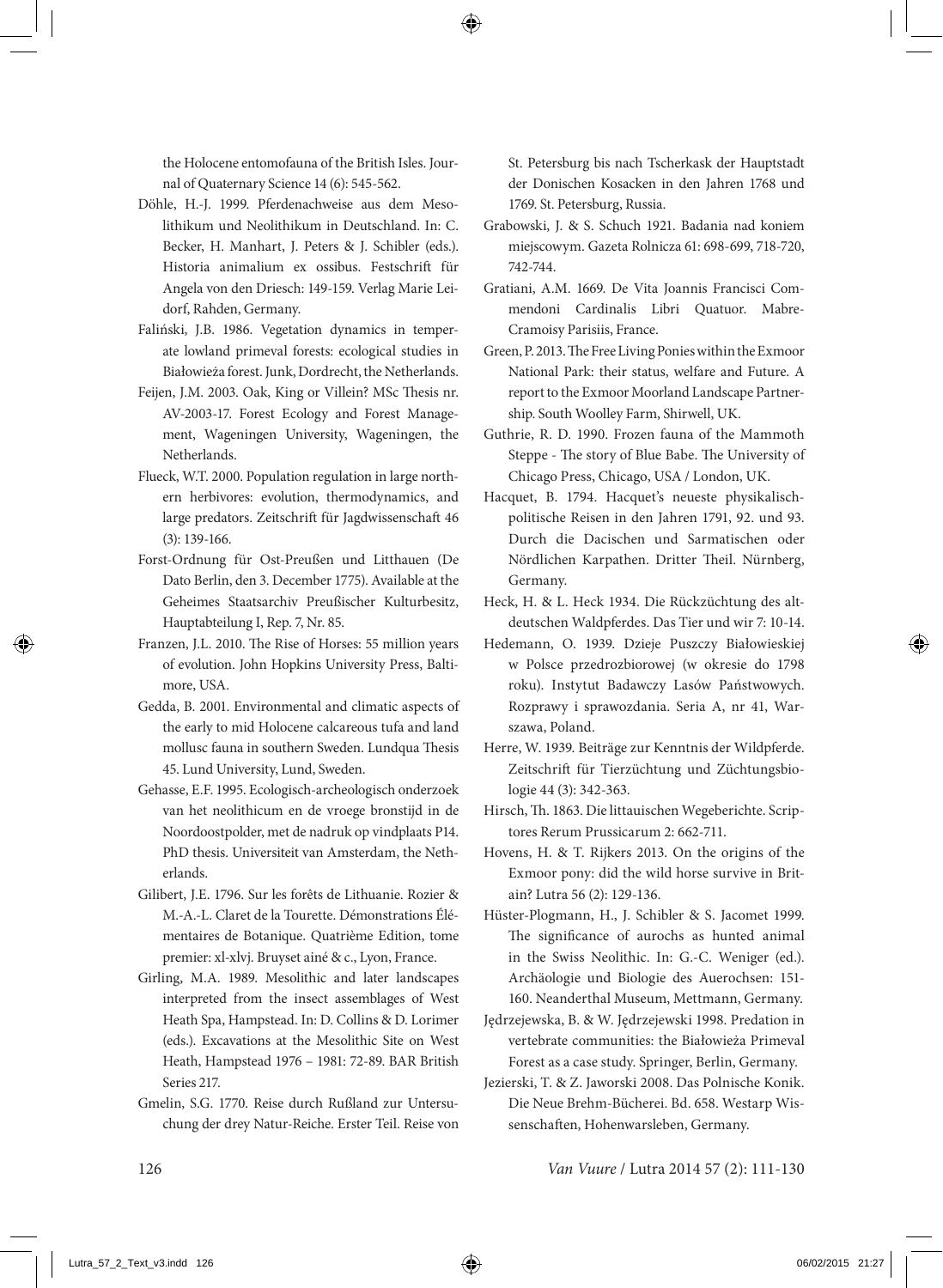- Kluk, K. 1779. Zwierząt domowych i dzikich osobliwie kraiowych, historyi naturalney początki i gospodarstwo potrzebnym i pożytecznym chowanie, rozmnażenie, chorób leczenie, dzikich łowienie, oswojenie za życia, szkodliwych zaś wygubienie. Tom 1, O zwierzętach. Warszawa, Poland.
- Kolbert, E. 2012. Recall of the wild. The New Yorker, December 24 & 31: 50-60.
- Kupryjanowicz, M. 2004. The vegetation changes recorded in sediments of Kładkowe Bagno peat bog in Puszcza Knyszyńska Forest, north-eastern Poland. Acta Palaeobotanica 44 (2): 175-193.
- Kupryjanowicz, M. 2007. Postglacial development in the vicinity of the Wigry Lake. Geochronometria 27: 53-66.
- Kuzmina, I.E. 1997. Horses of North Eurasia from the Pliocene till the present time. In: N.K. Vereshchagin (ed.). Proceedings of the Zoological Institute 273. Russian Academy of Sciences, St. Petersburg, Russia [in Russian with English summary].
- Kuzmina, E.E. 2003. Origins of pastoralism in the Eurasian steppes. In: M. Levine, C. Renfrew & K. Boyle (eds.). Prehistoric Steppe Adaptation and the Horse: 203-232. McDonald Institute, Cambridge, UK.
- Laarman, F.J. 2001. Archeozoölogie: aard en betekenis van de dierlijke resten. In: J.W.H. Hogestijn & J.H.M. Peeters (eds.). De mesolithische en vroegneolithische vindplaats Hoge Vaart-A27 (Flevoland). Rapportage Archeologishe Monumentenzorg 79 (16). Amersfoort, the Netherlands.
- Lauwerier, R.C.G.M., T. van Kolfschoten & L.H. van Wijngaarden Bakker 2005. De archeozoölogie van de steentijd. In: J. Deeben, E. Drenth, M.-F. van Oorsouw & L. Verhart (eds.). De steentijd van Nederland: 39-66. Stichting Archeologie, Zutphen, the Netherlands.
- Levine, M.A. 1999. Botai and the origins of horse domestication. Journal of Anthropological Archaeology 18 (1): 29-78.
- Linnartz, L. & W. Helmer 2009. Uitwerkingsplan Oostvaardersplassen. ARK Natuurontwikkeling, Hoog Keppel, the Netherlands.
- Litt, T. 2000. Waldland Mitteleuropa die Megaherbivorentheorie aus paläobotanischer Sicht. In: Bayerische Landesanstalt für Wald und Forstwirtschaft (LWF). Grosstiere als Land-

schaftsgestalter – Wunsch oder Wirklichkeit? Berichte aus der Bayerischen Landesanstalt für Wald und Forstwirtschaft 27: 49-64.

- Lizet, B. & P. Daszkiewicz 1995. Tarpan ou konik polski? Mythe contemporain et outil de gestion écologique. Anthropozoologica 21: 63-72.
- Lõugas, L. 2006. Animals as subsistence and bones as raw material for settlers of prehistoric Zvejnieki. In: L. Larsson & I. Zagorska (eds.). Back to the Origin. New research in the Mesolithic-Neolithic Zvejnieki cemetery and environment, Northern Latvia. Acta Archaeologica Lundensia 52: 75-89.
- Louwe Kooijmans, L.P. 2012. Holland op z'n wildst? De Vera-hypothese getoetst aan de prehistorie. De Levende Natuur 113 (2): 62-66.
- Mager, F. 1941. Wildbahn und Jagd Altpreußens im Wandel der geschichtlichen Jahrhunderte. J. Neumann, Neudamm, Poland / Berlin, Germany.
- Mager, F. 1960. Der Wald in Altpreußen als Wirtschaftsraum. Band I und II. Böhlau Verlag, Köln, Germany.
- Markerink, M. 2002. Koniks: Wilde paarden in Nederland. Stichting Ark, Hoog Keppel, the Netherlands.
- Mitchell, F.J.G. 2005. How open were European primeval forests? Hypothesis testing using palaeoecological data. Journal of Ecology 93 (1): 168-177.
- Mitchell, F.J.G. & E. Cole 1998. Reconstruction of longterm successional dynamics of temperate woodland in Białowieża Forest, Poland. Journal of Ecology 86: 1042-1059.
- Modderman, P.J.R. 1953. Een neolithische woonplaats in de polder Vriesland onder Hekelingen (Eiland Putten) (Zuid-Holland). Berichten van de Rijksdienst voor het Oudheidkundig Bodemonderzoek in Nederland IV (2): 1-26.
- Mol, D., K. Post, J.W.F. Reumer, J. van der Plicht, J. de Vos, B. van Geel, G. van Reenen, J.P. Pals & J. Glimmerveen 2006. The Eurogeul - first report of the palaeontological, palynological and archaeological investigations of this part of the North Sea. Quaternary International 142-143: 178-185.
- Mortensen, H. & G. Mortensen 1938. Die Besiedlung des Nordöstlichen Ostpreußens bis zum Beginn des 17. Jahrhunderts. Teil II: Die Wildnis im östlichen Preußen, ihr Zustand um 1400 und ihre frühere Besiedlung. Verlag von S. Hirzel, Leipzig.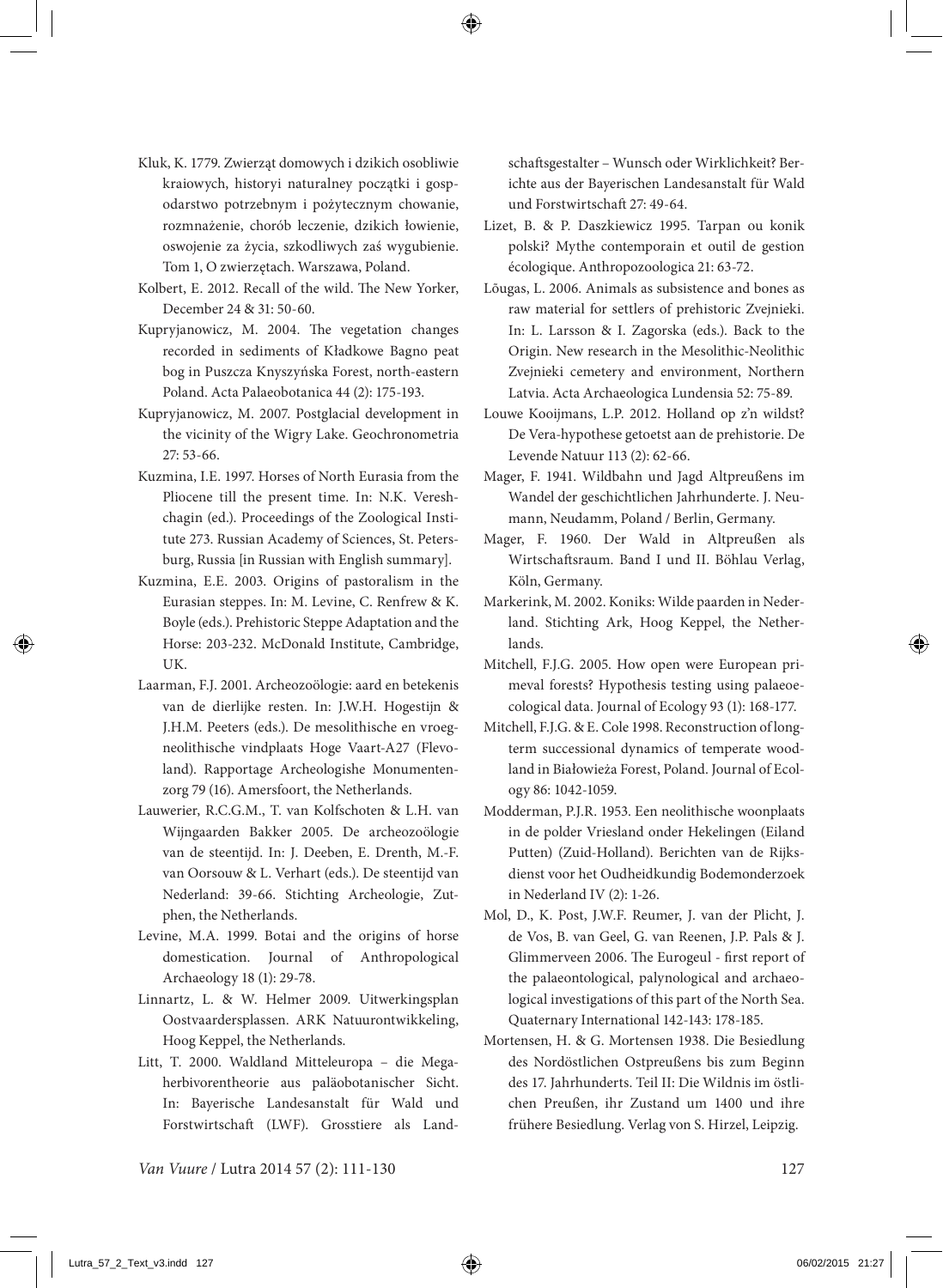- Olff, H., F.W.M. Vera, J. Bokdam, E.S. Bakker, J.M. Gleichman, K. de Maeyer & R. Smit 1999. Shifting mosaics in grazed woodlands driven by the alteration of plant facilitation and competition. Plant Biology 1: 127-137.
- Outram, A.K., N.A. Stear, R. Bendrey, S. Olsen, A. Kasparov, V. Zaibert, N. Thorpe & R.P. Evershed 2009. The earliest horse harnessing and milking. Science 323 (6): 1332-1335.
- Pluskowski, A. 2013. The Archaeology of the Prussian Crusade – Holy war and colonization. Routledge, Abingdon-New York, USA.
- Ponel, P., V. Matterne, N. Coulthard & J.H. Yvenec 2000. La Tène and Gallo-Roman natural environments and human impact of the Touffreville rural settlement, reconstructed from Coleoptera and plant macroremains (Calvados, France). Journal of Archaeological Science 27 (11): 1055-1072.
- Poorter, E.P.R. 1982. Ganzen en riet in de Oostvaardersplassen. Vakblad voor Biologen 62 (20): 398-399.
- Poortinga, G. 1981. Stichting Tarpan. Noorderbreedte 5 (5): 144-145.
- Pruski, W. 1959. Dzikie konie Wschodniej Europy. Roczniki Nauk Rolniczych. Tom 85-D. Państwowe Wydanictwo Rolnicze i Leśne, Warszawa, Poland.
- Reed, S. 2013. A Dutch plan to let nature takes its course. The New York Times, 9-18-2013.
- Ripple, W.J. & R.L. Beschta 2012. Large predators limit herbivore densities in northern forest ecosystems. European Journal of Wildlife Research 58 (4): 733- 742.
- Rzączyński, G. 1721. Historia naturalis curiosa Regni Poloniae, Magni Ducatus Lithuaniae, annexarumq; provinciarum, in tractatus XX divisa. Sandomiriae.
- Schlüter, O. 1921. Wald, Sumpf und Siedelungsland in Altpreussen vor der Ordenszeit. Niemeyer, Halle (Saale).
- Skorkowski, E. 1934. Krytyczne uwagi o 'Tarpanie leśnym'. Kosmos 59 (2): 197-205.
- Smit, R., R. Hillen, J.D. Hillen & F.W.M. Vera 2010. The Oostvaardersplassen: Beyond the horizon of the familiar. The Dutch Forestry Commission, Driebergen, the Netherlands.
- Sommer, R.S., N. Benecke, L. Lõugas, O. Nelle & U. Schmölcke 2011. Holocene survival of the wild horse in Europe: a matter of open landscape? Jour-

nal of Quaternary Science 26 (8): 805-812.

- Staatsbosbeheer: http://www.staatsbosbeheer.nl/ Natuurgebieden/Oostvaardersplassen.aspx?search results=1
- Stella, E. 1518. De Borussiae antiquitatibus. Libri duo. Basileae, Switzerland.
- Svenning, J.-C. 2002. A review of natural vegetation openness in North Western Europe. Biological Conservation 104: 133-148.
- Tanentzap, A.J., E.P. Mountford, A.S. Cooke & D.A. Coomes 2012. The more stems the merrier: advantages of multi-stemmed architecture for the demography of understorey trees in a temperate broadleaf woodland. Journal of Ecology 100: 171- 183.
- Timpany, S. 2005. A Palaeoecological Study of Forests in the Severn Estuary and Bristol Channel, UK. PhD thesis. University of Reading, UK.
- Timpe, D. 1989. Wegeverhältnisse und römische Okkupation Germaniens. In: H. Jankuhn, W. Kimmig & E. Ebel (eds.). Untersuchungen zu Handel und Verkehr der vor- und frühgeschichtlichen Zeit in Mittel- und Nordeuropa. Teil V: Der Verkehr, Verkehrswege, Verkehrsmittel, Organisation: 83-107. Abhandlungen der Akademie der Wissenschaften in Göttingen. Philologisch-Historische Klasse, Dritte Folge, nr. 180.
- Uerpmann, H.P. 1990. Die Domestikation des Pferdes im Chalkolithikum West-und Mitteleuropas. Madrider Mitteilungen 31: 109-153.
- van Asperen, E.N. 2010. Ecomorphological adaptations to climate and substrate in the late Middle Pleistocene caballoid horses. Palaeogeography, Palaeoclimatology, Palaeoecology 297: 584-596.
- van Beusekom, C.F. 2014. Staatsbosbeheer is de weg kwijt. Lecture held for the *Stichting Welzijn Grote Grazers* (Foundation Welfare Large Grazers), March 29, 2014 at Hengelo.
- van de Klundert, B. 2012. Expeditie wildernis. Ervaringen met het sublieme in de Nederlandse natuur. KNNV Uitgeverij, Zeist / Uitgeverij Landwerk, Wageningen, the Netherlands.
- van der Lans, H. & G. Poortinga 1986. Natuurbos in Nederland – een uitdaging. IVN, Amsterdam, the Netherlands.
- van de Veen, H.E. & S.E. van Wieren 1980. Van grote grazers, kieskeurige fijnproevers en opportunis-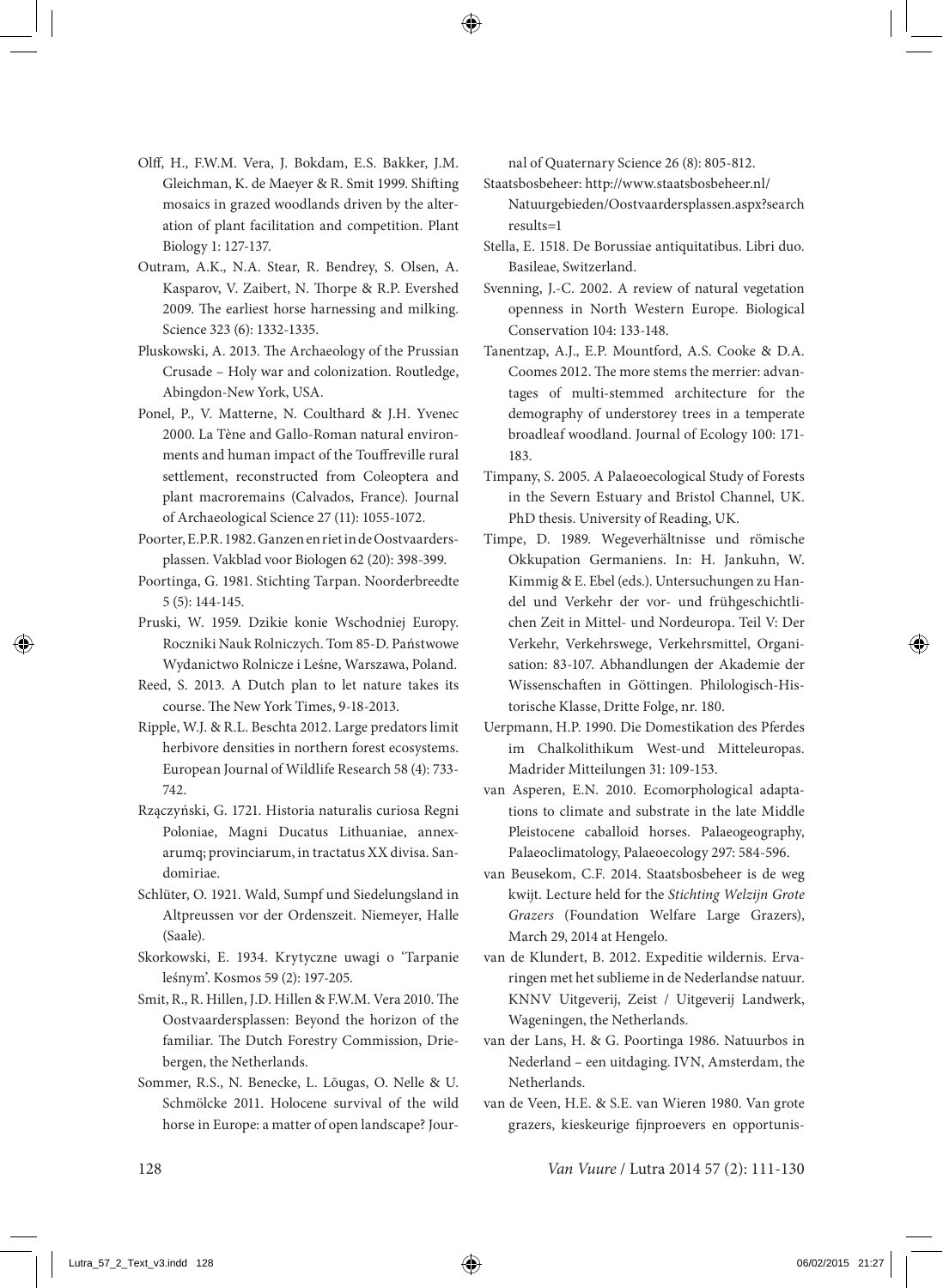tische gelegenheidsvreters. Instituut voor Milieuvraagstukken, Vrije Universiteit, Amsterdam, the Netherlands.

- van Manen, W. 2013. Broedvogels van de buitenkaadse Oostvaardersplassen in 1997, 2002, 2007 en 2012. SOVON-rapport 2013/30. SOVON Vogelonderzoek Nederland, Nijmegen, the Netherlands.
- van Vuure, T. 2005. Retracing the aurochs history, morphology and ecology of an extinct wild ox. Pensoft, Sofia, Bulgaria / Moscow, Russia.
- van Vuure, T., in press. From kaikan to konik Facts and perceptions surrounding the European wild horse and the Polish konik.
- Veer, M., R. Abma & R. Berkers 2005. Recreatie in de Oostvaardersplassen anno 2005 – Aanbod, gebruik, waardering en beleving. Stichting Recreatie, Den Haag, the Netherlands.
- Vera, F.W.M. 1984. Voorstel voor introductie van Konik-paarden op het Stort. November 1984. Vergadernotitie ten behoeve van de vergadering van de Beheerscommissie Oostvaardersplassengebied.
- Vera, F.W.M. 2000. Grazing Ecology and Forest History, CABI, Wallingford, UK.
- Vera, F.W.M., F. Buissink & J. Weidema 2007. Wilderness in Europe: What really goes on between the trees and the beasts. Tirion, Baarn, the Netherlands.
- Vetulani, T. 1927. Znaczenie konika polskiego dla nauki i hodowli. Dziennik Urzędowy Lubelskiego 21: 489-493.
- Vetulani, T. 1936. Die Wiedereinführung des Waldtarpans in den Urwald von Białowieża (Bialowies). Bulletin International de l'Académie Polonaise des Sciences et des Lettres. Classe des Sciences Mathématiques et Naturelles. Série B. Sciences Naturelles. 2. Zoologie: 205-215.
- Vetulani, T. 1938. Beitrag zur Charakteristik der primitiven Landpferde Polens. Zeitschrift für Tierzüchtung und Züchtungsbiologie 41 (3): 271-304.
- Wacznik, A. 2009. From foraging to farming in the Great Mazurian Lake District: palynological studies on Lake Miłkowskie sediments, northeast Poland. Vegetation History and Archaeobotany 18: 187-203.
- Wajrak, A. 2000. Powrót hitlerowskiej krowy. Gazeta Wyborcza, nr. 76 (30-3-2000), Magazyn nr. 13: 6-15.
- Wigbels, V.L. 2002. Leve de Oostvaardersplassen! Staatsbosbeheer, Regio Flevoland-Overijssel, the Netherlands.
- Zeiler, J.T. 1997. Hunting, Fowling and Stock-breeding at Neolithic Sites in the Western and Central Netherlands. PhD Thesis, Groningen University, the Netherlands.
- Zeiler, J.T. & L.I. Kooistra 1998. Parklandschap of oerbos? Interpretatie van het prehistorische landschap op basis van dieren- en plantenresten. Lutra 40 (2): 65-76.
- Zoller, H. & N. Haas 1995. War Mitteleuropa ursprünglich eine halboffene Weidelandschaft oder von geschlossenen Wäldern bedeckt? Schweizerische Zeitschrift für Forstwesen 146 (5): 321-354.

## **Samenvatting**

#### **Over het ontstaan van de Poolse konik en de relatie ervan met het natuurbeheer in Nederland**

Nadat de laatste ijstijd was geëindigd, heeft het wilde paard gedurende een groot deel van het Holoceen als relatief zeldzaam dier weten te overleven in het sterk beboste West- en Centraal-Europa. Jacht en verdrijving van zijn voedselgronden door de mens hebben de aantallen van deze paarden steeds meer doen afnemen. Waarschijnlijk heeft de laatste populatie van deze paarden tot in de 16<sup>e</sup> eeuw in het wild kunnen overleven in het grensgebied van Oost-Pruisen, Polen en Litouwen. De laatste exemplaren zijn door Jan Zamoyski ondergebracht in zijn dierentuin in Zwierzyniec (ZO-Polen). Daar is deze (onder)soort op het eind van de 18<sup>e</sup> eeuw aan zijn eind gekomen.

Op basis van het verslag van Julius Brincken in 1826, waarin vermeld werd dat de laatste wilde paarden rond 1806 gekruist zouden zijn met boerenpaarden, is Tadeusz Vetulani in Polen in 1936 een terugfokexperiment in het Bos van Białowieża begonnen. Het was de bedoeling om, door selectie en kruising van boerenpaarden uit de omgeving van Biłgoraj, de wilde voorouder terug te krijgen. Na Vetu